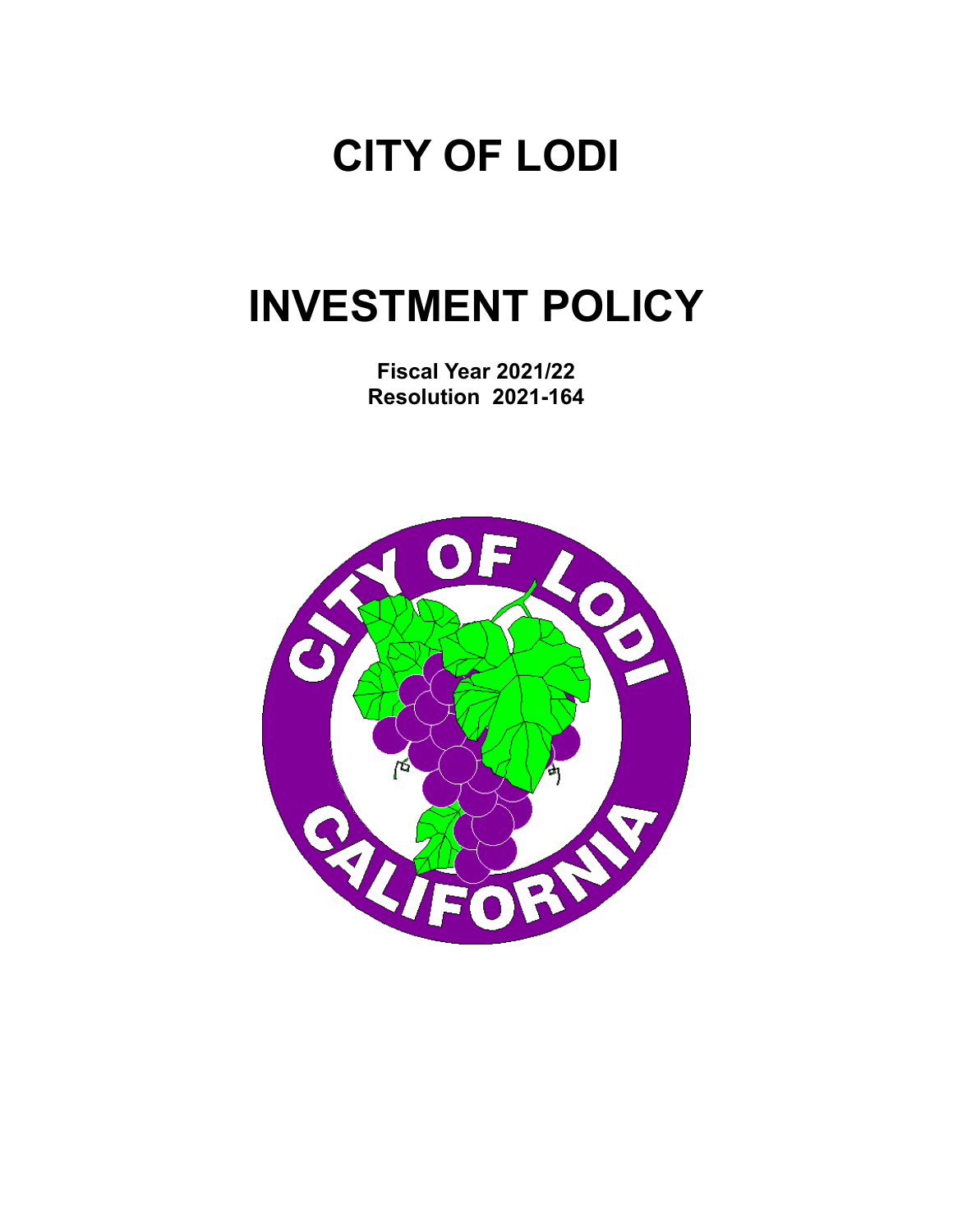# **TABLE OF CONTENTS**

| 2.1 |
|-----|
| .12 |
| 2.3 |
|     |
|     |
|     |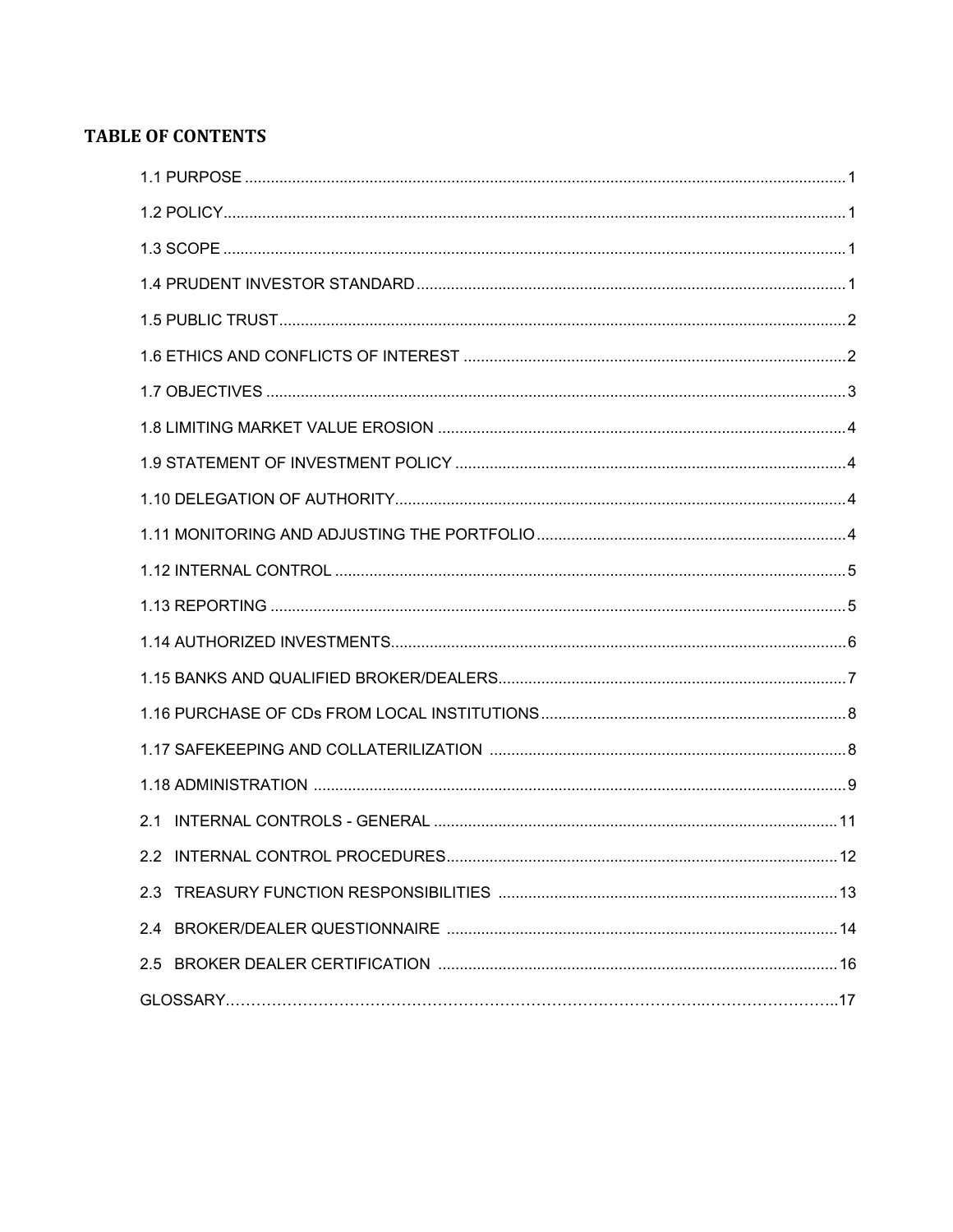#### **1.1 PURPOSE**

The purpose of this policy is to state the City's policies for the investment of surplus funds in the City treasury in a prudent and systematic manner conforming to all state and local statutes governing the investment of public funds. Safety of principal is given the highest priority. In addition, this statement is intended to formalize investment-related activities to provide the highest investment return with maximum security while meeting daily cash flow demands. The ultimate goal is to protect the City's pooled investment cash while enhancing the City's economic status.

## **1.2 POLICY**

It is the policy of the City of Lodi to invest public funds in a manner which will provide a sound investment return with maximum security while meeting the daily cash flow demands of the entity and conforming to all state and local statues governing the investment of public funds. The City of Lodi's investment policy has three objectives: (1) protect principal, (2) provide for liquidity needs, and (3) obtain the most reasonable rate of return possible within the first two objectives. The overarching theme of this policy is to utilize the "prudent investor" standard (see discussion below). This affords a broad range of investment opportunities so long as the investment is prudent and permissible under current state and local law.

## **1.3 SCOPE**

The investment policy applies to all funds under the direct authority of the City Treasurer of the City of Lodi, including but not limited to the General Fund, Special Revenue Funds, Capital Project Funds, Enterprise Funds, Internal Service Funds and Trust and Agency Funds. All funds are accounted for in the City's Comprehensive Annual Financial Report. Investments of debt proceeds held by bond trustee are governed by the provisions of the debt agreements. Proceeds of bonds will be invested in accordance with the ordinance, resolution, indenture or other agreement governing the issuance of the bonds.

## **1.4 PRUDENT INVESTOR STANDARD**

The prudent investor standard requires all those involved in the investment process to act as if the assets in the portfolio are their own. By the prudent investor standard, the rules outlined in this policy, and other applicable state and local laws and regulation, are binding constraints to be considered in taking any action.

The City Council, Treasurer and all persons authorized to make investment decisions on behalf of the City are trustees and therefor fiduciaries subject to the prudent investor standard. The "prudent investor" standard, is in accordance with Government Code Section 53600.3 which states "…all governing bodies of local agencies or persons authorized to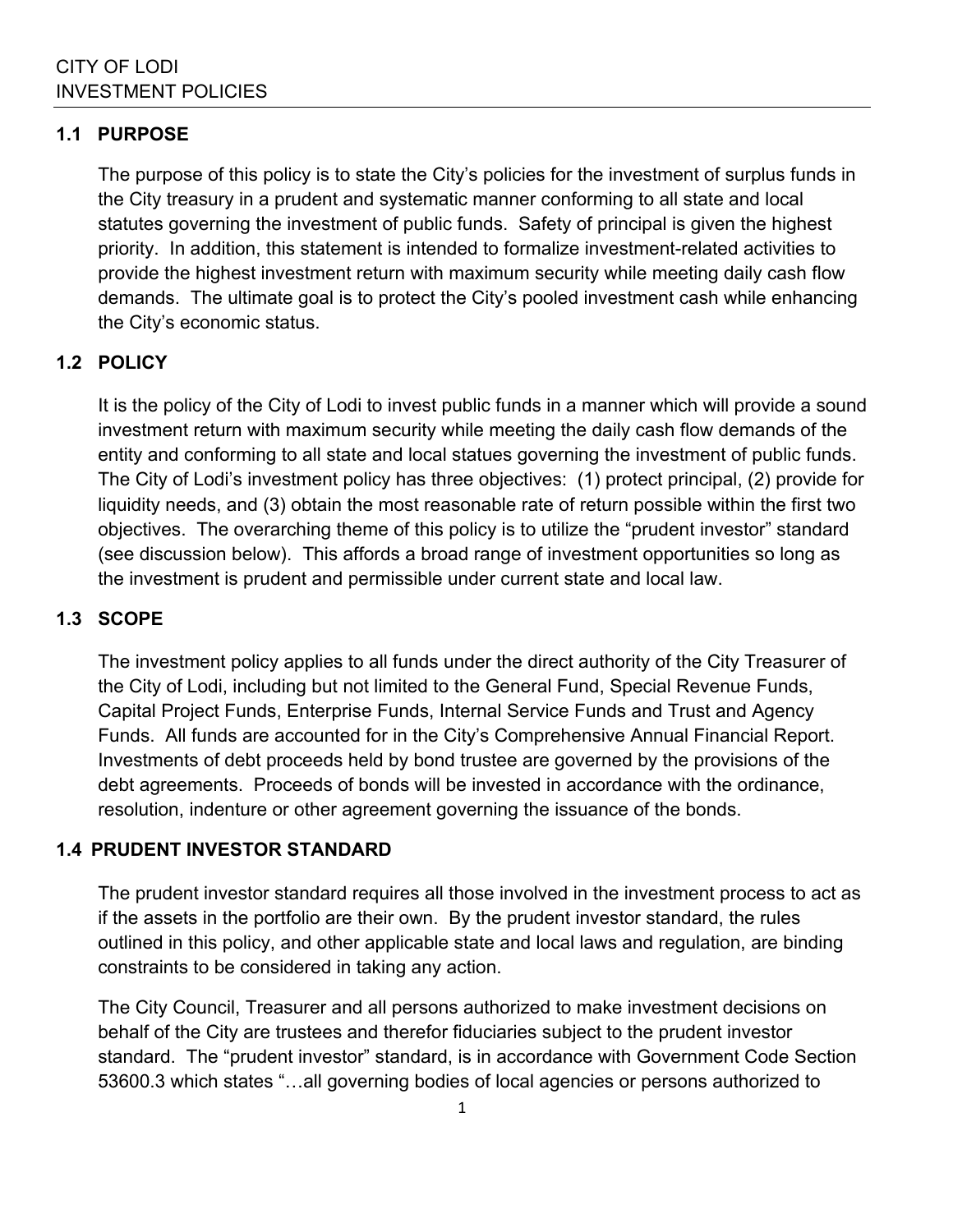make investment decisions on behalf of those local agencies investing public funds pursuant to this chapter are trustees and therefore fiduciaries subject to the prudent investor standard. When investing, reinvesting, purchasing, acquiring, exchanging, selling, or managing public funds, a trustee shall act with care, skill, prudence, and diligence under the circumstances then prevailing, including, but not limited to, the general economic conditions and the anticipated needs of the agency, that a prudent person acting in a like capacity and familiarity with those matters would use in the conduct of funds of a like character and with like aims, to safeguard the principal and maintain the liquidity needs of the agency. Within the limitations of this section and considering individual investments as part of an overall strategy, investments may be acquired as authorized by law."

It is the City's full intent, at the time of purchase, to hold all investments until maturity to ensure the return of all invested principal dollars. However, it is realized that market prices of securities will vary depending on economic and interest rate conditions at any point in time. It is further recognized, that in a well-diversified investment portfolio, occasional measured losses are inevitable due to economic, bond market or individual security credit analysis. These occasional losses must be considered within the context of the overall investment program objectives and the resultant long tem rate of return.

The City Treasurer and other individuals assigned to manage the investment portfolio, acting within the intent and scope of the investment policy and other written procedures and exercising due diligence, shall be relieved of personal responsibility and liability for an individual security's credit risk or market price changes, provided deviations from expectations are reported in a timely manner, appropriate action is taken to control adverse developments, and the relieved parties acted at all times in a fashion that met their fiduciary obligation to the City of Lodi.

## **1.5 PUBLIC TRUST**

All participants in the investment process shall act as fiduciaries and custodians of public funds. Investment officials shall recognize the portfolio is subject to public review and evaluation. The overall program shall be designed and managed with a degree of professionalism that is worthy of the public trust.

#### **1.6 ETHICS AND CONFLICTS OF INTEREST**

As a minimum standard, the City Treasurer and all other personnel authorized to make investment decisions are governed by The Political Reform Act of 1974 regarding disclosure of material financial interests as well as Government Code Section 87103. The City Treasurer and all other personnel authorized to make investment decisions shall refrain from personal business activity that could conflict with proper execution of the investment program or which could impair the ability to make impartial investment decisions. The Treasurer is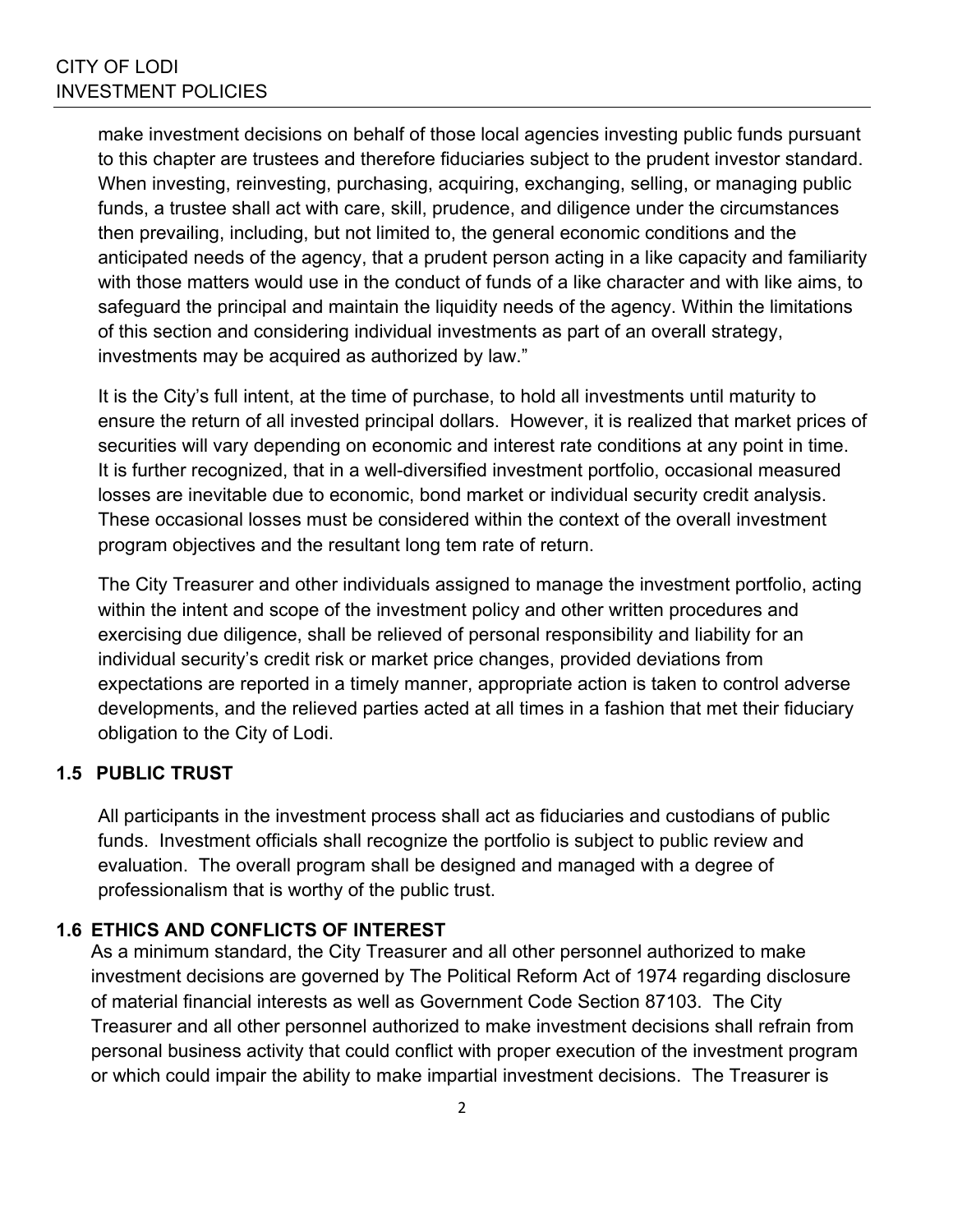required to make known to the City Manager and City Council any conflicts of interest that may arise immediately upon becoming aware of a potential conflict. The Treasurer and other key finance personnel are required to annually file applicable financial disclosures as required by the Fair Political Practices Commission (FPCC).

## **1.7 OBJECTIVES**

Funds of the City will be invested with the following objectives in priority order:

## **Safety:**

Safety of principal is the foremost objective of the investment program. Investments of the City of Lodi shall be undertaken in a manner that seeks to ensure the preservation of capital in the overall portfolio. To attain this objective, diversification is required in order that potential losses on individual securities do not exceed the income generated from the remainder of the portfolio. The City of Lodi will diversify its investments by security type and institution. Financial institutions and broker/dealers will be prequalified and monitored as well as investment instruments they propose.

The City shall seek to preserve principal by mitigating two types of risk:

Credit Risk – Defined as the risk of loss due to failure of the issuer of a security. Credit risk shall be mitigated by investing in investment grade securities and by diversifying the investment portfolio so that the failure of any one issuer does not unduly harm the City's cash flow.

Market Risk – Defined as the market value fluctuations due to overall changes in the general level of interest rates. Market risk shall be mitigated by limiting the weighted average maturity of the City of Lodi s investment portfolio to three and one-half years, the maximum maturity of any one security to five years, and structuring the portfolio based on historic and current cash flow analysis, thereby eliminating the need to sell securities prior to maturity.

# **Liquidity:**

The investment portfolio will remain sufficiently liquid to enable the City to meet all operating requirements which might be reasonably anticipated. This will be accomplished through maturity diversification in accordance with California Government Code 53635 and the State Local Agency Investment Fund with immediate withdrawal provision.

# **Yield:**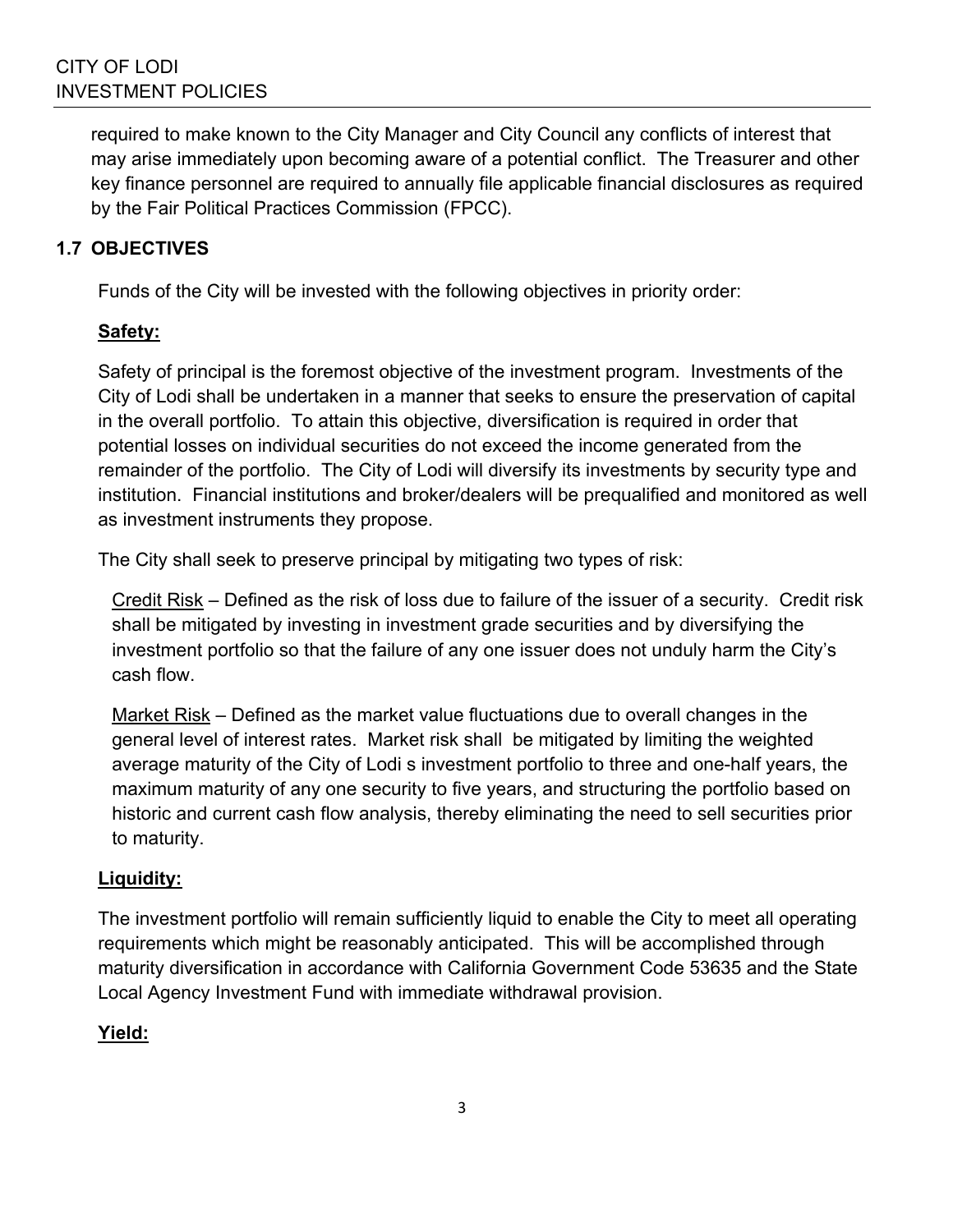The City's investment portfolio shall be designed with the objective of attaining a sound yield (rate of return) through budgetary and economic cycles, commensurate with the City's investment risk constraints and the cash flow characteristics of the portfolio. The City will attempt to obtain the most reasonable yield possible when selecting an investment, provided the criteria for safety and liquidity of the total portfolio are met.

## **1.8 LIMITING MARKET VALUE EROSION**

It is the general policy of the City to limit the potential effects from erosion in market values by adhering to the following guidelines:

- All immediate and anticipated liquidity requirements shall be addressed prior to purchasing investments.
- Maturity dates for investments shall coincide with significant cash flow requirements, where possible, to assist with cash requirements at maturity.
- All securities shall be purchased with the intent to hold all investments to maturity. However, economic or market conditions may change, making it in the City's best interest to sell or trade a security prior to maturity.

## **1.9 STATEMENT OF INVESTMENT POLICY**

The City of Lodi's Investment Policy shall be adopted by Resolution of the City Council. This investment policy shall be reviewed at least annually to ensure its consistency with the overall objectives of preservation of principal, liquidly and yield, and its relevance to current law and financial and economic needs. Any amendments to the policy shall be forwarded to the City Council for approval.

## **1.10 DELEGATION OF AUTHORITY**

The Treasurer is designated by the authority of the legislative body as the investment officer of the City as provided for in Government Code Section 53607 and is responsible for the investment decisions and activities of the City. The Treasurer will develop and maintain written administrative procedures for the operation of the investment program, consistent with this investment policy. The Treasurer may delegate certain day to day functions as necessary to execute this policy and manage the portfolio in the most efficient and effective manner.

The Treasurer shall hereafter assume full responsibility for such transactions until such time as the delegation of authority is revoked, and shall make a quarterly report of such transactions to the legislative body.

## **1.11 MONITORING AND ADJUSTING THE PORTFOLIO**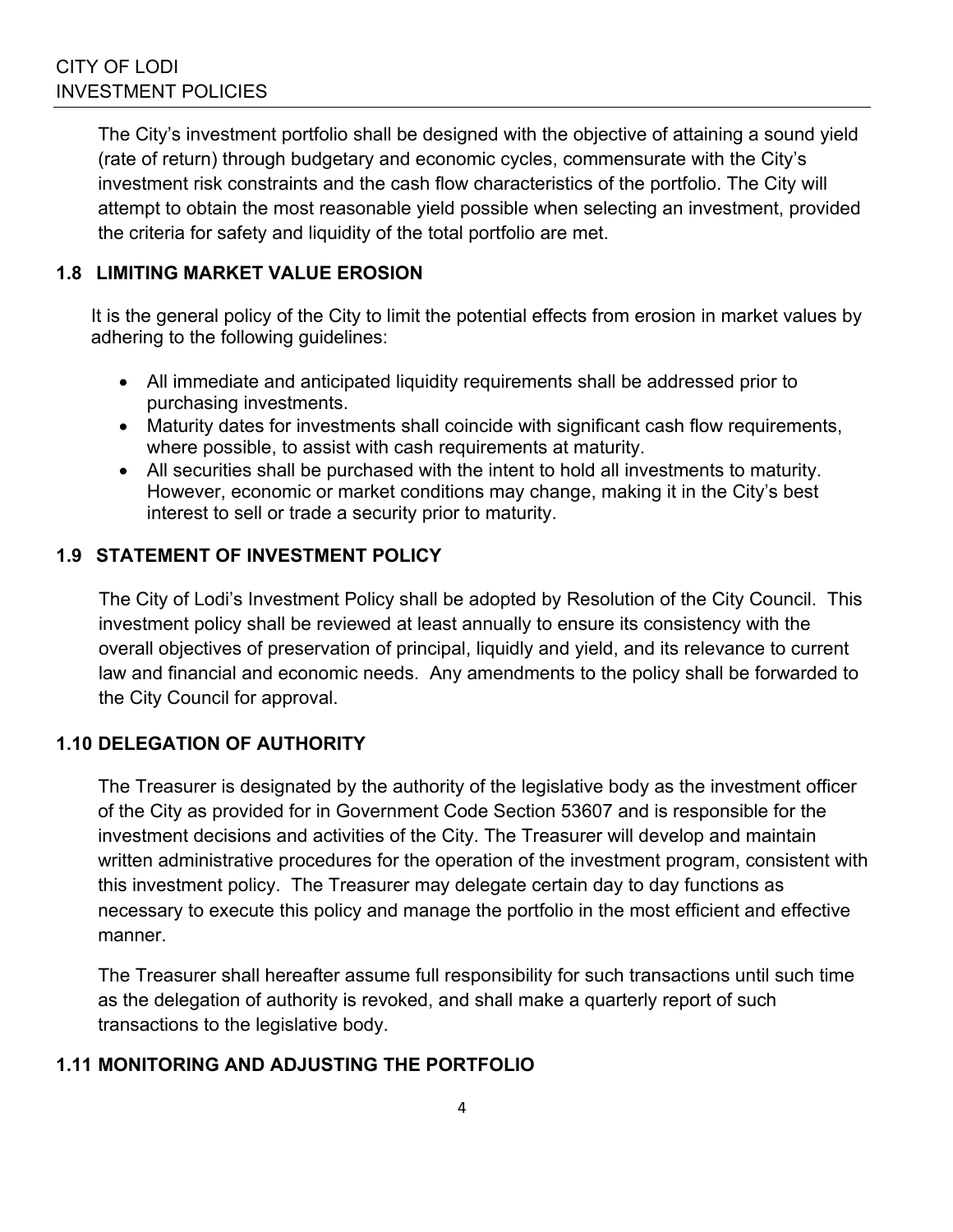The Treasurer will routinely monitor the contents of the portfolio, the available markets and the relative values of competing instruments, and will adjust the portfolio accordingly. It is the City's full intent, at the time of purchase, to hold all investments until maturity to ensure the return of all invested principal dollars.

## **1.12 INTERNAL CONTROL**

The Treasurer will establish a system of written internal controls, which will be reviewed annually by the City's independent audit firm. The controls will be designed to prevent loss of public funds due to fraud, error, misrepresentation, unanticipated market changes or imprudent actions.

## **1.13 REPORTING**

The Treasurer will submit a quarterly investment report to the City Council, in accordance with Government Code Section 53646, to disclose the following information:

- A listing of individual securities held at the end of the reporting period by authorized investment category.
- Notation of Securities purchased within the reporting period.
- Percentage of the portfolio represented by each investment category.
- Institution.
- Average life and final maturity of all investments listed.
- Coupon, discount or earnings rate.
- Par value or cost of the security
- Current market value of securities with maturity in excess of 12 months and the source of this valuation.
- Ability of the city to meet its expenditure requirements for the next six months or provide an explanation of why sufficient funds will not be available as required by Gov. Code 53646 (b)(3).

The quarterly investment report to the Lodi City Council, acting legislative authority, as endorsed by Government Code Section 53646, will be in addition to the Treasurer's monthly report and accounting of all receipts, disbursements and fund balances.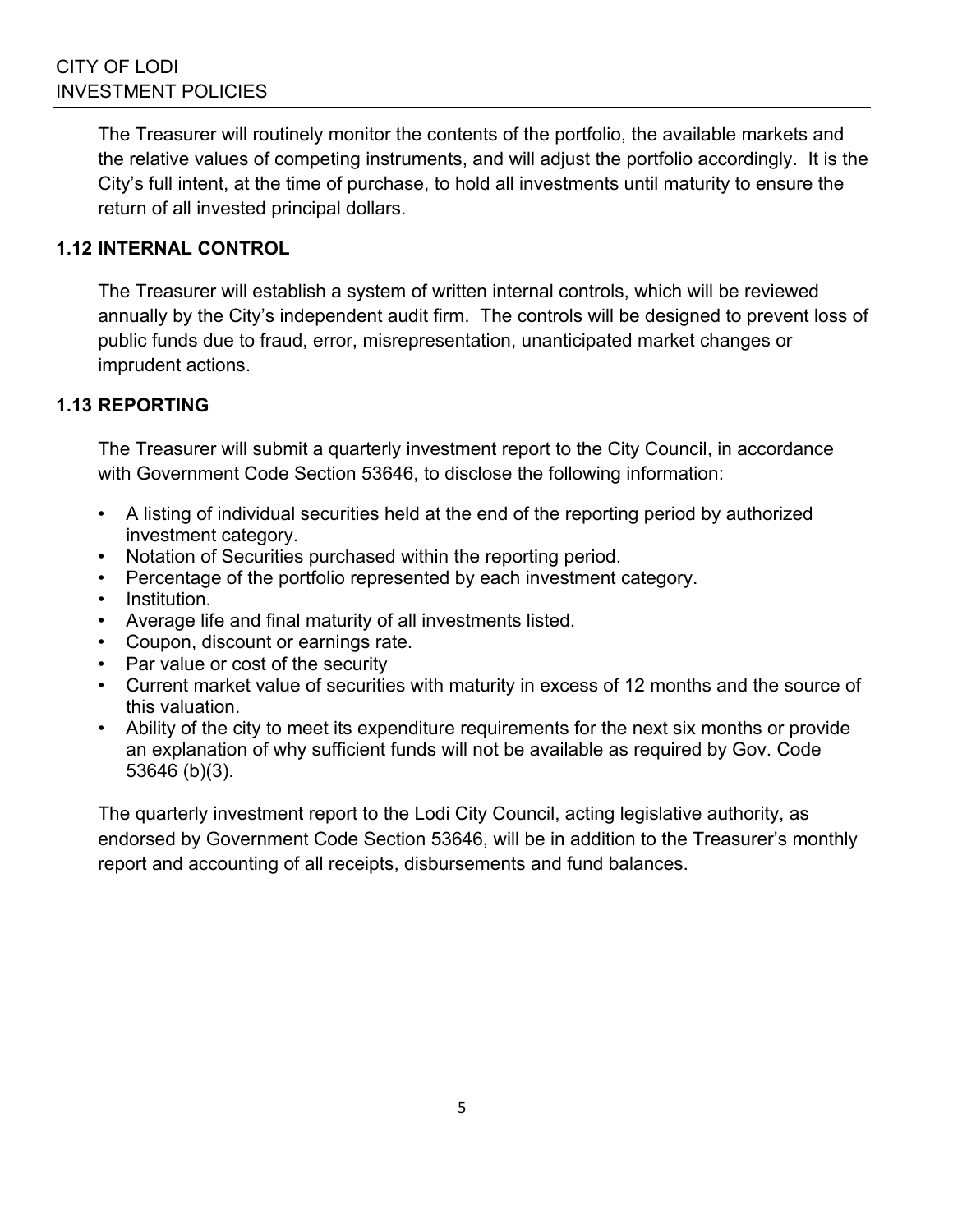## **1.14 AUTHORIZED INVESTMENTS**

The City will invest surplus funds not required to finance the immediate needs of the City as provided in California Government Code Sections 16429.1, 53601, 53601.6, 53601.8, 53635, 53635.2, 53638 and 53684. In selecting authorized investments consideration must be given to credit ratings, maturities, current makeup of the City's portfolio and collateralization of applicable instruments. A list of eligible instruments is provided below.

| <b>Permitted Investments</b>                | <b>Maturity</b>       | Maximum % of         | <b>Minimum</b>       |
|---------------------------------------------|-----------------------|----------------------|----------------------|
|                                             |                       | <b>Portfolio</b>     | Quality              |
|                                             |                       |                      | <b>Requirements</b>  |
| U.S. Treasury Obligations (Bills, notes and | 5 years               | 100%                 | None                 |
| bonds)                                      |                       |                      |                      |
| <b>US Government Agency Securities and</b>  | 5 years               | 100%                 | <b>None</b>          |
| Instrumentalities                           |                       |                      |                      |
| <b>Bankers Acceptances</b>                  | 180 days              | 40%                  | None                 |
| <b>Certificates of Deposit</b>              | 5 years               | 100%                 | None                 |
| <b>Negotiable Certificates of Deposit</b>   | $5$ years             | 30%                  | None                 |
| <b>Commercial Paper</b>                     | $\overline{270}$ days | 30%                  | <b>Credit Rating</b> |
|                                             |                       |                      | of P1/A1 or          |
|                                             |                       |                      | $A1+/F1$ or $F1+$    |
|                                             |                       |                      | by Moody's,          |
|                                             |                       |                      | S&P or Fitch         |
| California State Local Agency Investment    | Indefinite            | 100%                 | None                 |
| Fund                                        |                       |                      |                      |
| Passbook Deposits                           | Indefinite            | 100%                 | <b>None</b>          |
| Mutual Funds and Money Market Mutual        | N/A                   | 20%                  | Multiple             |
| <b>Funds</b>                                |                       |                      | Requirements         |
|                                             |                       |                      | per Gov't            |
|                                             |                       |                      | Code                 |
| <b>Medium Term Corporation Notes</b>        | 5 years               | 30%                  | $A$ -/A3/A-by        |
|                                             |                       |                      | Moody's, S&P,        |
|                                             |                       |                      | or Fitch             |
| Joint Powers Authority Pool                 | Indefinite            | 30%                  | Multiple             |
|                                             |                       | (Funds held at       | Requirements         |
|                                             |                       | NCPA shall not       | per Gov't            |
|                                             |                       | count to this limit) | Code                 |
| Certificate of Deposit Account Registry     | Indefinite            | 30%                  | None                 |
| Service (CDARS)                             |                       |                      |                      |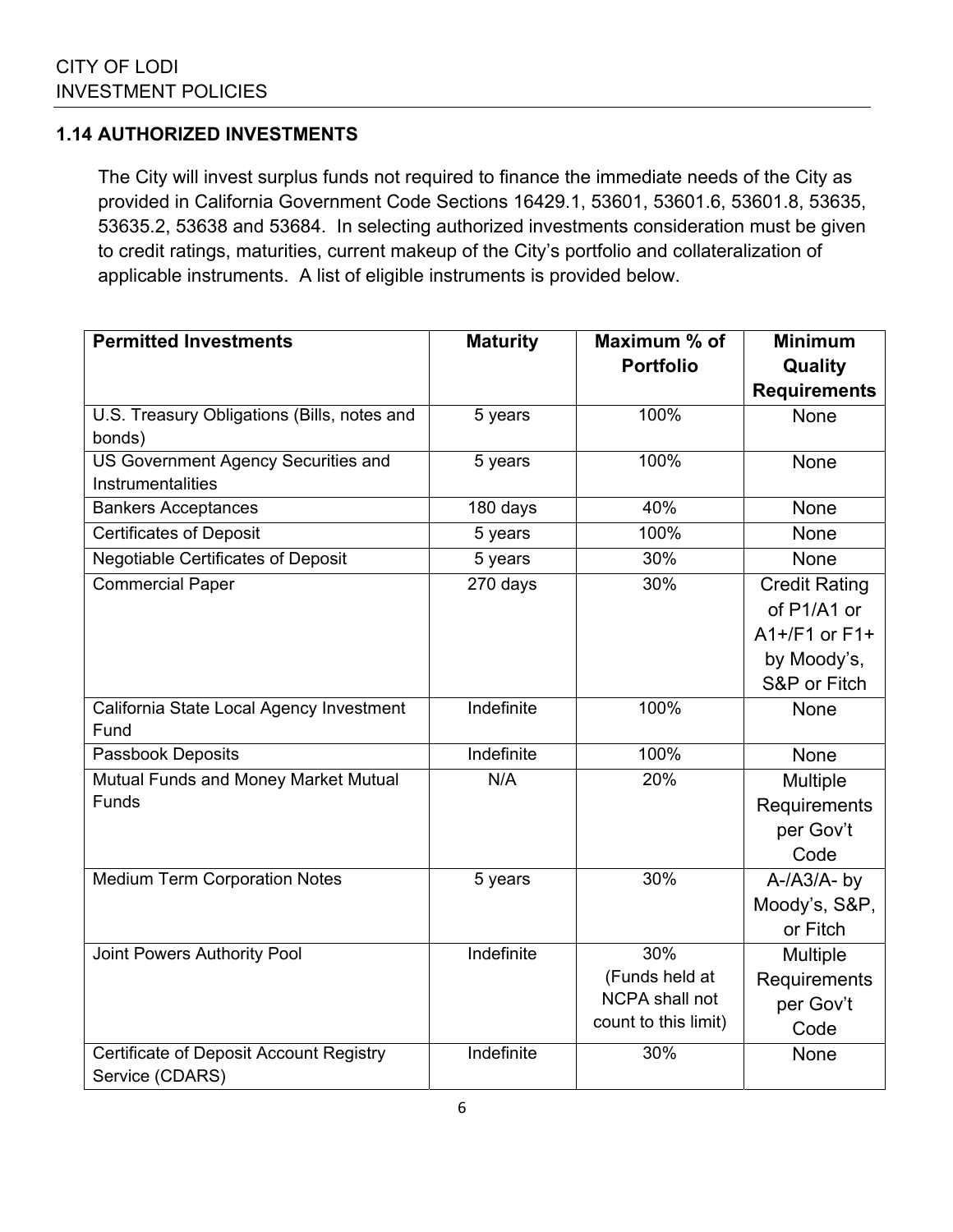| <b>Supranational Obligations</b>                                 | 5 years | 30%     | AA-/Aa3/AA-<br>by Moody's,<br>S&P, or Fitch |
|------------------------------------------------------------------|---------|---------|---------------------------------------------|
| Municipal Securities (50 States or<br>California Local Agencies) | 5 years | $100\%$ | None                                        |

Investments not listed in this section, including those otherwise authorized by California Government Code are ineligible investments for the City of Lodi. Ineligible investments include, but are not limited to, common stocks, long term (over five years in maturity) notes and bonds, swaps, options, derivatives, repurchase and reverse repurchase agreements and swap agreements.

Pooled funds invested for the City by entities such as California State Local Agency Investment Fund, CalTRUST, NCPA, or other Joint Powers Authority Pools may invest in swaps, options, derivatives or repurchase and reverse repurchase agreements as permitted by California Government Code and the respective policy guidelines of the investing agency.

## **1.15 BANKS AND QUALIFIED BROKER/DEALERS**

The Treasurer will consider the credit worthiness of institutions in selecting financial institutions for the deposit or investment of City funds. These institutions will be monitored to ensure their continued stability and credit worthiness.

The City shall conduct investment transactions only with qualified banks, savings and loans, and broker/dealers. The Treasurer shall investigate dealers who wish to do business with the City to determine that they are adequately capitalized, have no pending legal action against the firm or the individual broker and that they participate in markets appropriate to the City's needs. Third parties in this category will be required to provide their most recent Consolidated Report of Condition ("call report") prior to transacting business with the City and at the request of the Treasurer during the course of conducting business.

The Treasurer will maintain a list of financial institutions authorized to provide investment services. In addition, a list will be maintained of approved security brokers/dealers selected for credit worthiness. The City shall send a copy of the current investment policy to all broker/dealers approved to do business with the City. Written and signed confirmation, on company letterhead, of receipt of this policy shall be considered evidence that the dealer understands the City's investment policies and intends to sell the City only appropriate investments authorized by this policy and all applicable state and federal laws and regulations.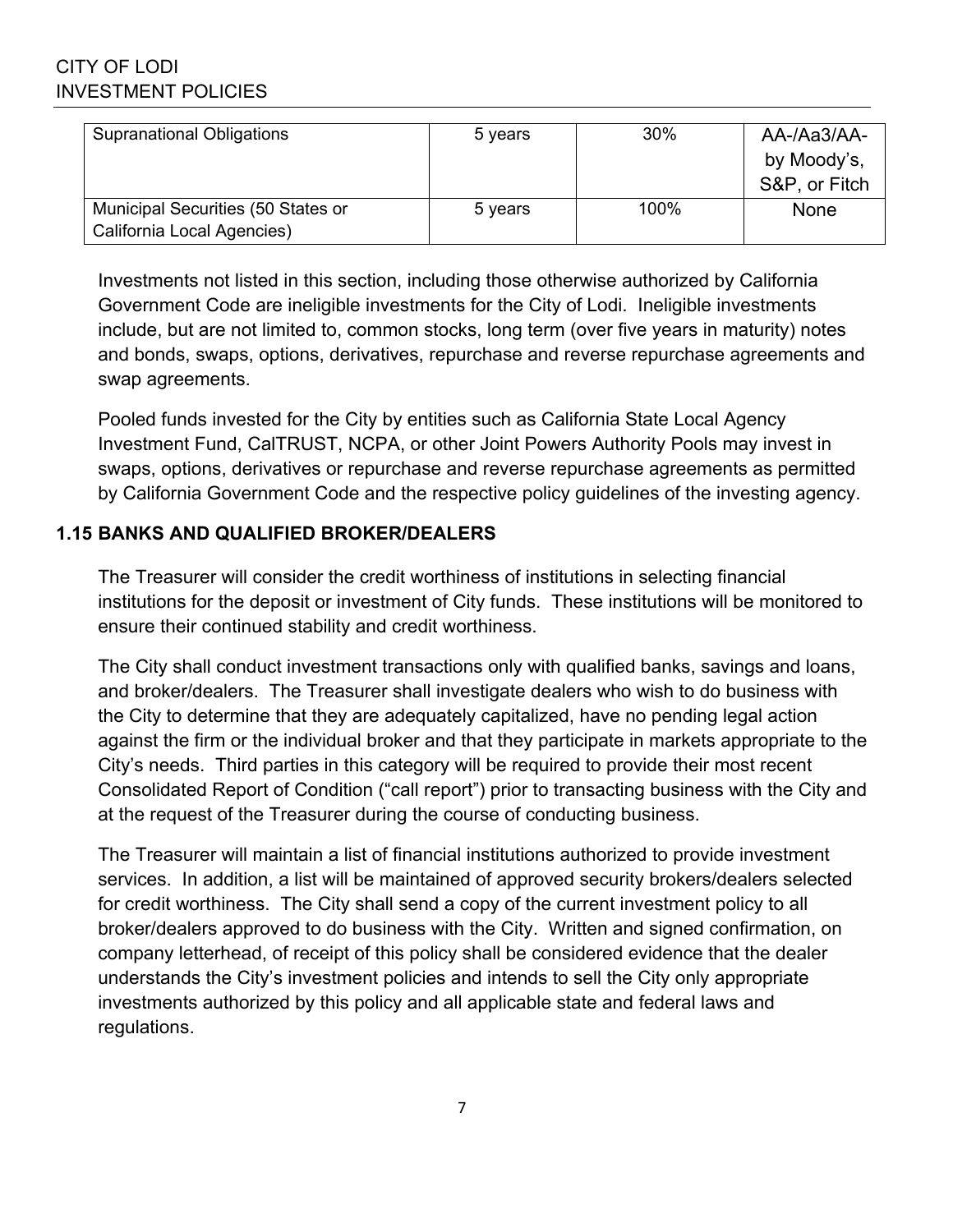In addition, all financial institutions and broker/dealers who desire to become qualified bidders for investment transactions must supply the Treasurer with the following:

- Audited financial statements
- Proof of Financial Industry Regulatory Authority registration.
- Trading Resolution
- Proof of State Registration
- Certification of having read the City of Lodi's investment policy and depository contracts.

An annual review of the financial condition and registration of qualified bidders will be conducted by the Treasurer.

The City will not normally use more than three qualified dealer/brokers to obtain bids.

## **1.16 PURCHASE OF CDs FROM LOCAL INSTITUTIONS**

To the extent reasonable and within the limits specified above, the Treasurer may purchase a Certificate of Deposit, up to the amount fully insured by the Federal Deposit Insurance Corporation (FDIC), from each bank and savings and loan institution located within the corporate limits of the City to promote economic development and as a statement of support for those institutions maintaining an office in Lodi. These investments are limited to those institutions which offer Certificates of Deposit insured by the Federal Deposit Insurance Act and have a Community Reinvestment Act Rating of satisfactory or above.

To aid in the diversification of the portfolio, additional Certificates of Deposit in amounts up to fully insured FDIC limits, may be purchased from local institutions provided the investment has the safety, liquidity and a rate of return comparable to that offered from LAIF at the time the original investment is made.

Additional Certificates of Deposit may be purchased from a single institution so long as the amounts are fully collateralized as described in Section 1.17.

## **1.17 SAFEKEEPING AND COLLATERILIZATION**

All investment securities purchased by the City will be held in third-party safekeeping by an institution designated as primary agent. The custodian will hold these securities in a manner that establishes the City's right of ownership. The primary agent will issue a safekeeping receipt to the City listing the specific instruments, rate, maturity and other pertinent information. Deposit type securities (i.e., certificates of deposit) will be collateralized.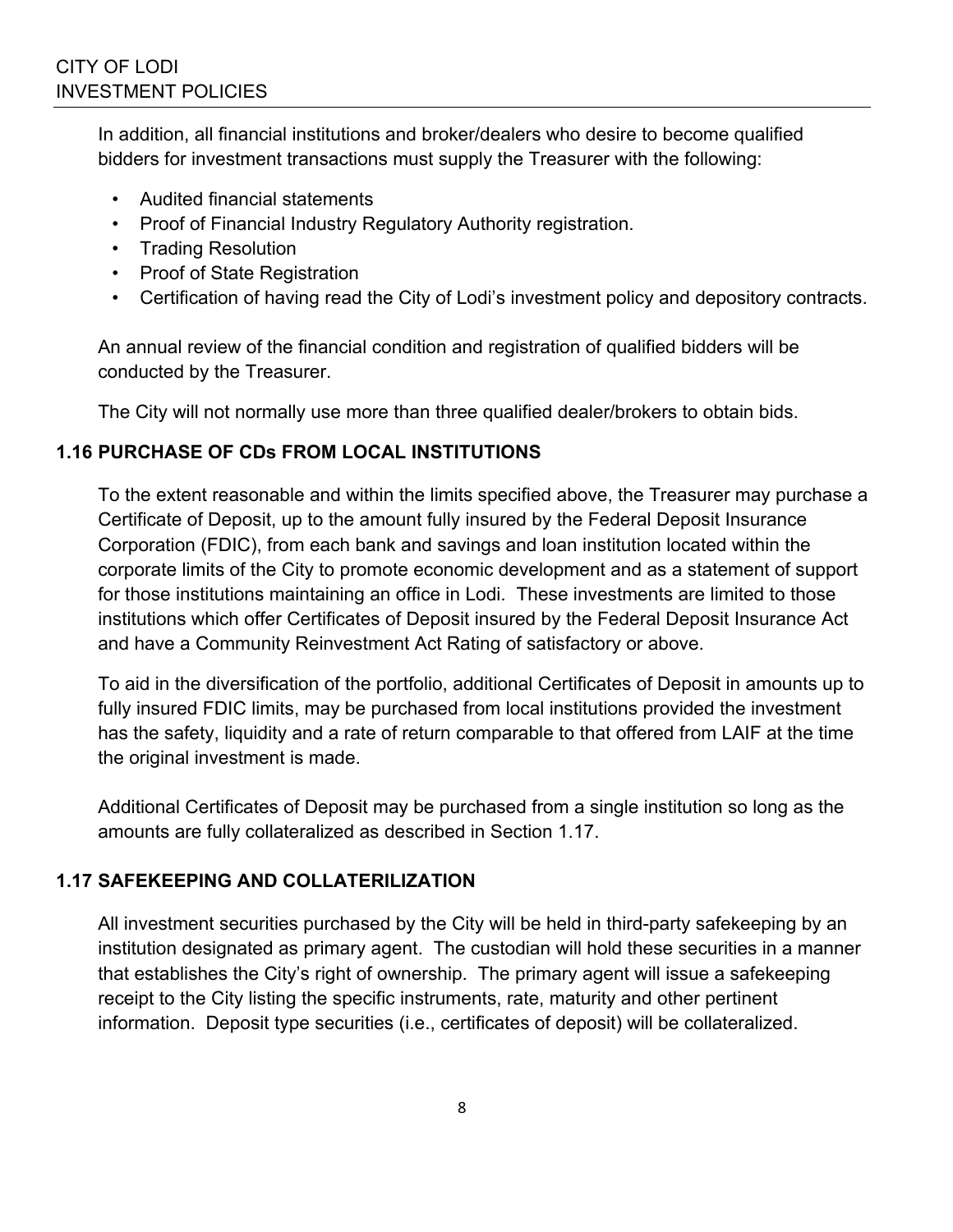Collateral for time deposits in savings and loans will be held by the Federal Home Loan Bank or an approved Agent of Depository. If collateral is government securities, 110% of market value to the face amount of the deposit is required. Promissory notes secured by first mortgages and first trust deeds used as collateral require 150% of market value to the face amount of the deposit. An irrevocable letter of credit issued by the Federal Home Loan Bank of San Francisco requires 105% of market value to the face amount of the public deposit.

The collateral for time deposits in banks should be held in the City's name in the bank's Trust Department, or alternately, in the Federal Reserve Bank. The City may waive collateral requirements for deposits which are fully insured up to limits prescribed by the FDIC.

The amount of securities placed with an agent of depository will at all times be maintained in accordance with California Government Code 53652.

## **1.18 ADMINISTRATION**

The following administrative policies will be strictly observed:

#### **Payment:**

All transactions will be executed on a delivery versus payment basis which should be done by the City's safekeeping agent.

#### **Bid:**

A competitive bid process in which no less than three competitive bids are obtained, when practical, will be used to place all investment purchases. Typically when soliciting bids, the Treasurer or Supervising Budget Analyst will specify through email with a blind copy to qualified brokers the following: maturity date, credit quality, eligible investment category, amount available to invest and security names the City will not consider due to overconcentration. The open window for providing offers shall be a minimum of one hour and the City's review period shall be no more than one hour in order to minimize the risk of market price fluctuations between security offer and the City's decision to purchase. Securities not matching the requirements for the portfolio will not be considered in that solicitation. The Treasurer has the right to refuse all bids and reissue a solicitation. If less than three qualifying responses are received, the Treasurer may choose to select from the responses received or to reissue the solicitation.

#### **Wire Transfers:**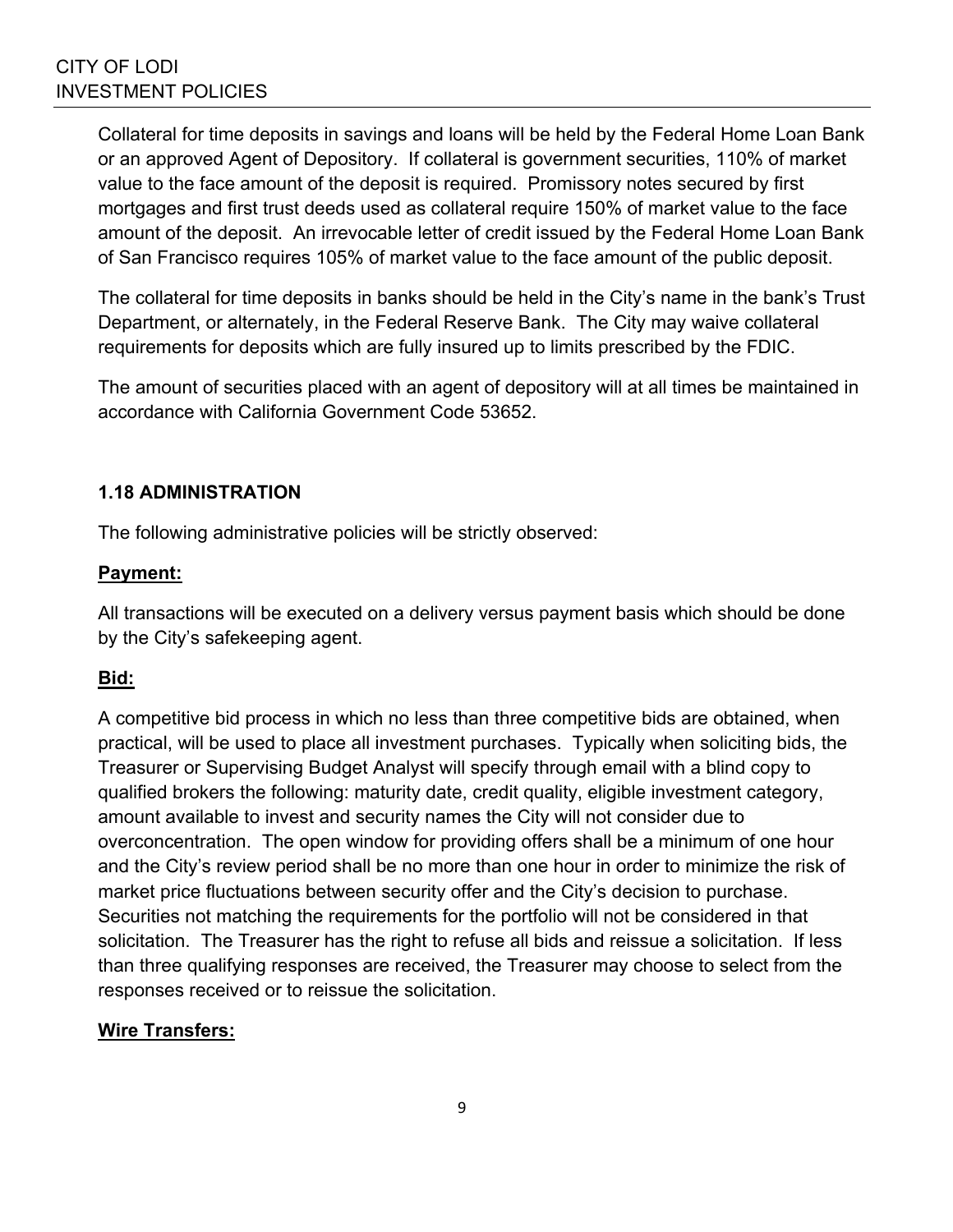All wire transfers will be initiated by the Supervising Budget Analyst and approved by the Treasurer. The City's utilizes electronic dual controls on all wire transfers requiring that approvers cannot be initiators and vice versa.

Pre-formatted wire transfers will be used to restrict the transfer of funds with preauthorized accounts only.

## **Confirmations:**

Receipts for confirmation of a purchase of authorized securities should include the following information: trade date; par value; maturity; rate; price; yield; settlement date; description of securities purchased; net amount due; third-party custodial information. Confirmations of all investment transactions are to be received by the Treasurer not later than the business day immediately following the trade. Same day confirmations are preferred.

#### **Pooled Cash:**

The City will consolidate into one bank account and invest on a pooled concept basis. Interest earnings will be allocated monthly based on current cash balances.

#### **Bond Proceeds:**

The City will comply with applicable federal tax law and regulations in connection with the investment of bond proceeds.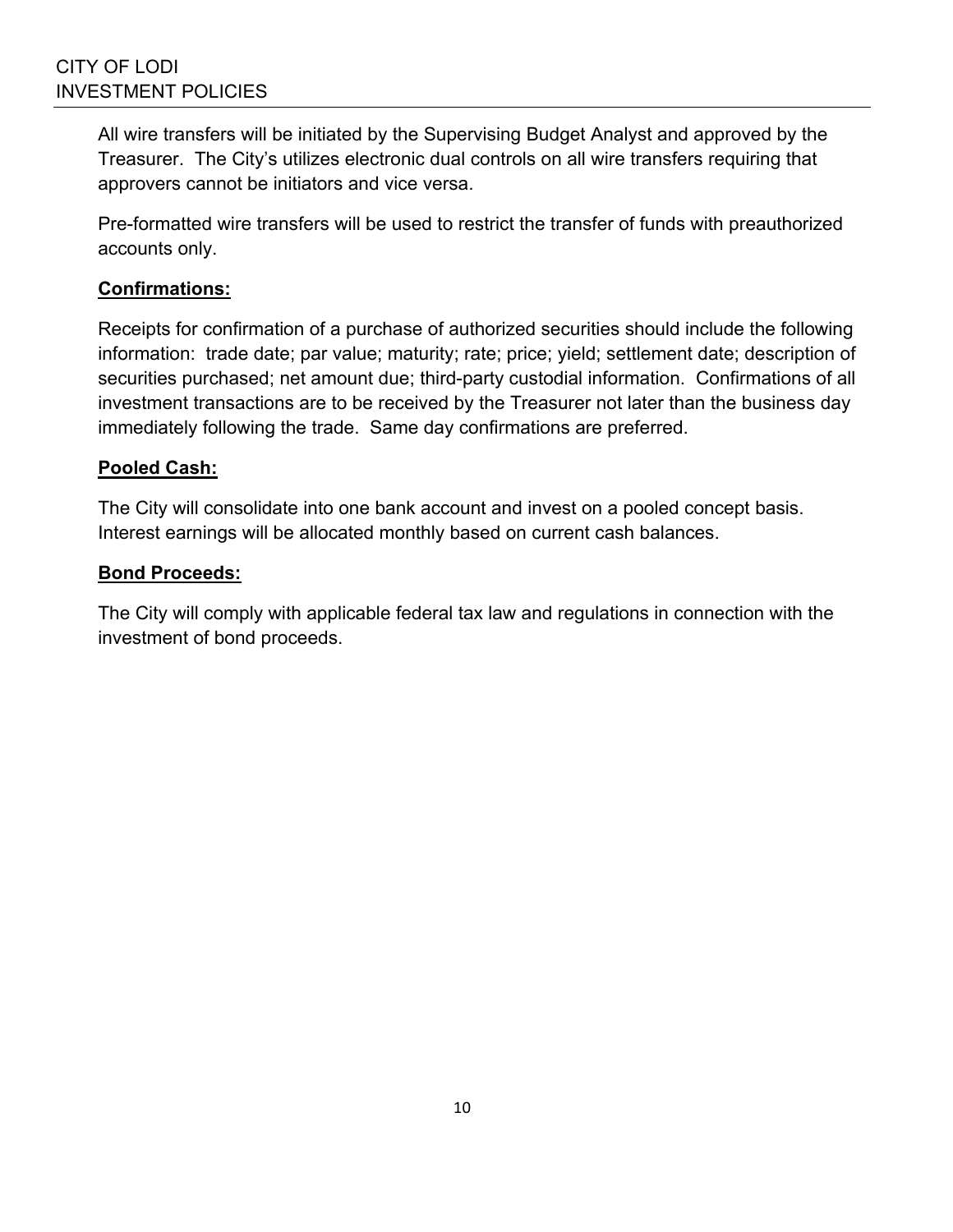## **2.1 INTERNAL CONTROLS - GENERAL**

Through this system of internal control, the City is adopting procedures and establishing safeguards to prevent or limit the loss of funds invested or held for investment due to errors, losses, misjudgments and improper acts. Internal control procedures are not intended to address every possible situation but are intended to provide a reasonable and prudent level of protection for the City's funds.

#### **Objectives:**

These procedures and policies are established to ensure:

- the orderly and efficient conduct of investment practices, including adherence to investment policies
- the safeguarding of surplus cash
- the prevention or detection of errors and fraud
- the accuracy and completeness of investment records
- the timely preparation of reliable investment reports

#### **General Control Policies:**

The following policies are to be used to safeguard investments:

• **Organization**

A description of responsibilities and procedures for the investment of City funds, lines of authority and reporting requirement will be maintained.

#### • **Personnel**

Only qualified and assigned personnel will be authorized to approve investment transactions; make and liquidate investments; maintain investment records; and maintain custody of negotiable instruments. Personnel assigned responsibility for the investment of City surplus funds will maintain their professional qualifications by continued education and membership in professional associations.

#### • **Segregation of functions**

No one having general ledger functions will have responsibility for the investment of City funds.

#### • **Safekeeping**

All securities are to be held in the name of the City of Lodi. The City will contract with a third party, usually a bank, to provide custodial services and securities safekeeping. Although a cost is involved, the risk of losing physical securities outweighs the fees involved. Preference should be given to custodial services which include reporting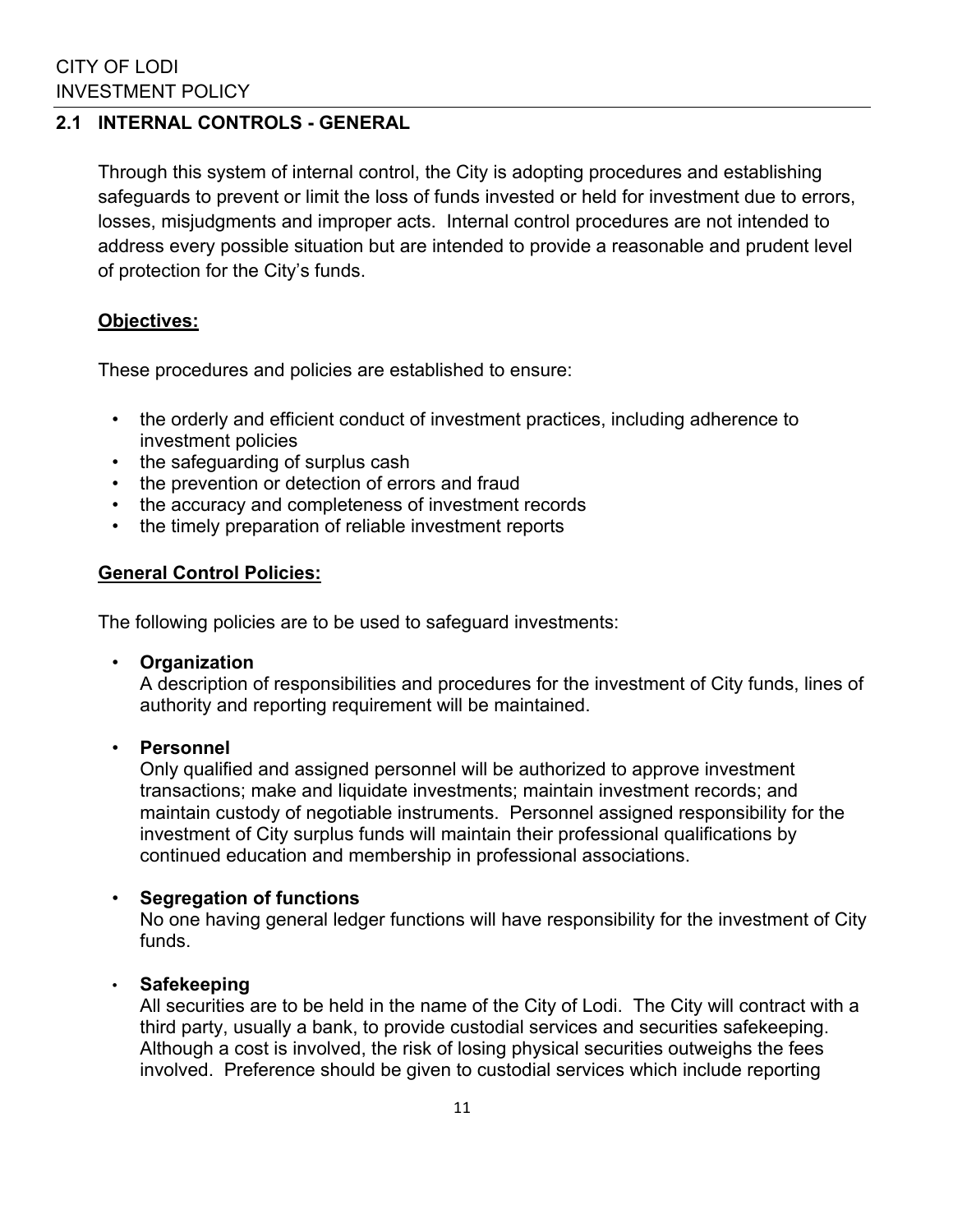services as part of their service, including marking the portfolio to market value, performance evaluation and internal reporting

- **Reconciliation of records**  Regular and timely reconciliation will be made of detailed securities records with the general ledger control account.
- **Performance evaluation**  Performance statistics will be maintained and reported monthly as provided in the Investment Policies.

## **2.2 INTERNAL CONTROL PROCEDURES**

## **Assigned Responsibilities:**

- a. City Council responsibilities:
	- Adoption of City's investment policies by Resolution
	- Review and evaluation of investment performance.
- b. Treasurer duties and responsibilities:
	- Formulating, recommending and implementing the City's investment policies
	- Approves all investment transactions prior to execution of any transaction
	- Approves broker/dealer arrangements.
- c. Supervising Budget Analyst duties and responsibilities:
	- Recommends broker/dealer arrangements
	- Recommends investments
	- Executes investment transactions
	- Maintains records of all investment transactions
	- Prepares quarterly investment report for City Council review
	- Prepare fiscal year end investment reports for City's independent audit firm review
	- Review's financial condition of the City's depositories (banks) at least annually for compliance with collateralization requirements under government code and financial condition and reports results to City Treasurer.
- d. Financial Services Manager duties and responsibilities:
	- Maintains general ledger control account and duplicate records of investment transactions
	- Verifies investment records and reconciles detailed securities records with general ledger control accounts.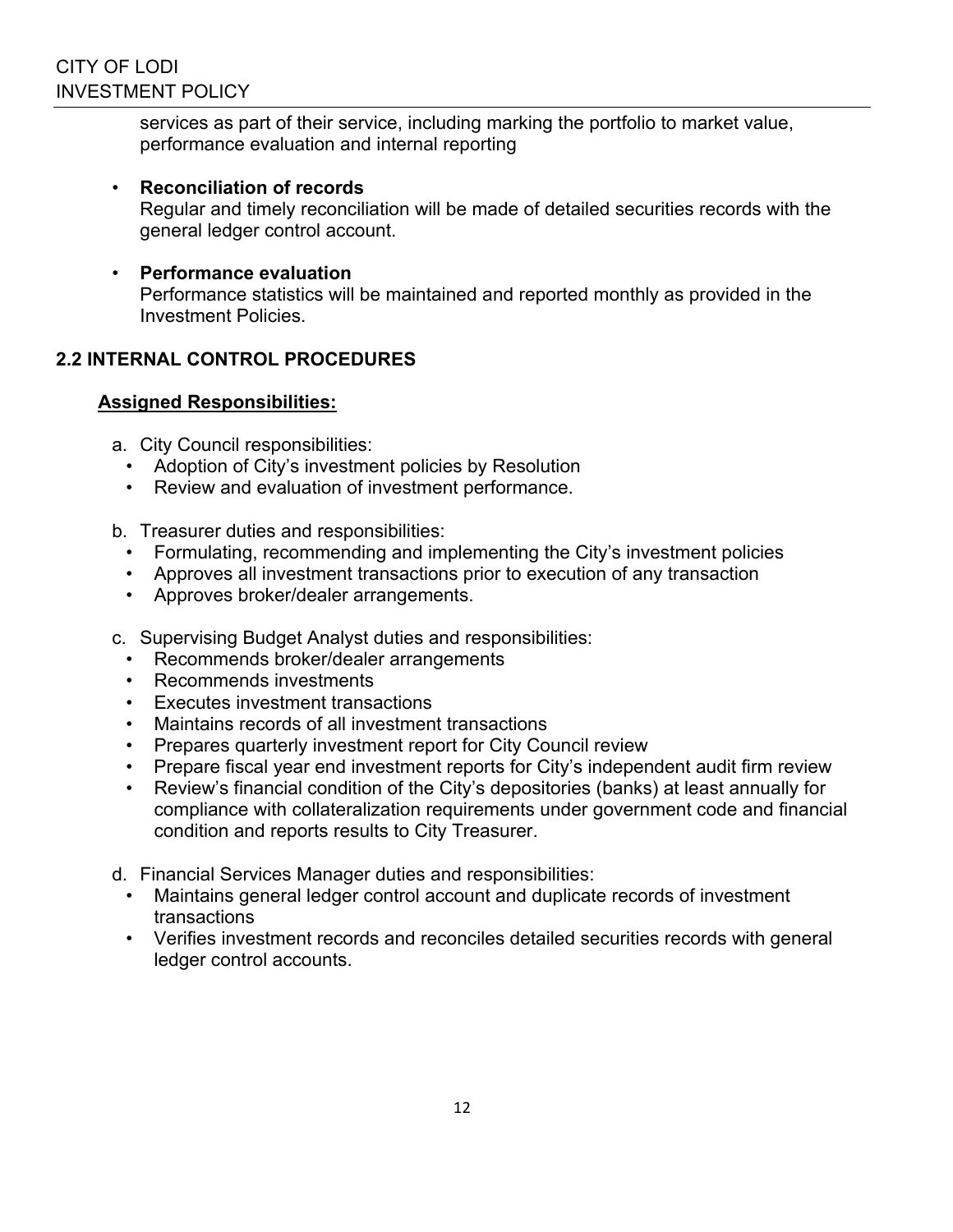- e. City's independent audit firm:
	- Will review the City's investment policies and procedures and make appropriate recommendations and findings as to compliance and steps to be taken to improve internal controls.

## **2.3 TREASURY FUNCTION RESPONSIBILITIES**

#### **FUNCTION**

#### **1. Recommendations:**

- Recommends broker/dealer arrangements
- Recommends investments

## **2. Authorization of Investment Transactions**

- Formal investment policy prepared by
- Formal investment policy approved by
- Investment transactions approved by
- Broker/deal arrangements approved by
- **3. Execution of Investment Transactions**

#### **4. Recording of Investment Transactions**

- Recording of transactions in Treasurer's records
- Recording of transactions in Accounting records

#### **5. Safeguarding of assets and records**

- Maintenance of Treasurer's records
- Reconciliation of Treasurer's records to accounting records
- Review of (a) financial institution's financial condition, (b) safety, liquidity, and potential yields of investment instruments, and (c) reputation and financial condition of investment brokers
- Periodic reviews of collateral
- Review and evaluation of performance

#### **6. Preparation of reports**

**7. Annual review of investment portfolio for conformance to City's investment policy** 

## **RESPONSIBILITIES**

Supervising Budget Analyst Supervising Budget Analyst

**Treasurer** City Council **Treasurer Treasurer** 

Supervising Budget Analyst

Supervising Budget Analyst Financial Services Manager

Supervising Budget Analyst Financial Services Manager

Supervising Budget Analyst

Supervising Budget Analyst City Council

Supervising Budget Analyst

City's Audit Firm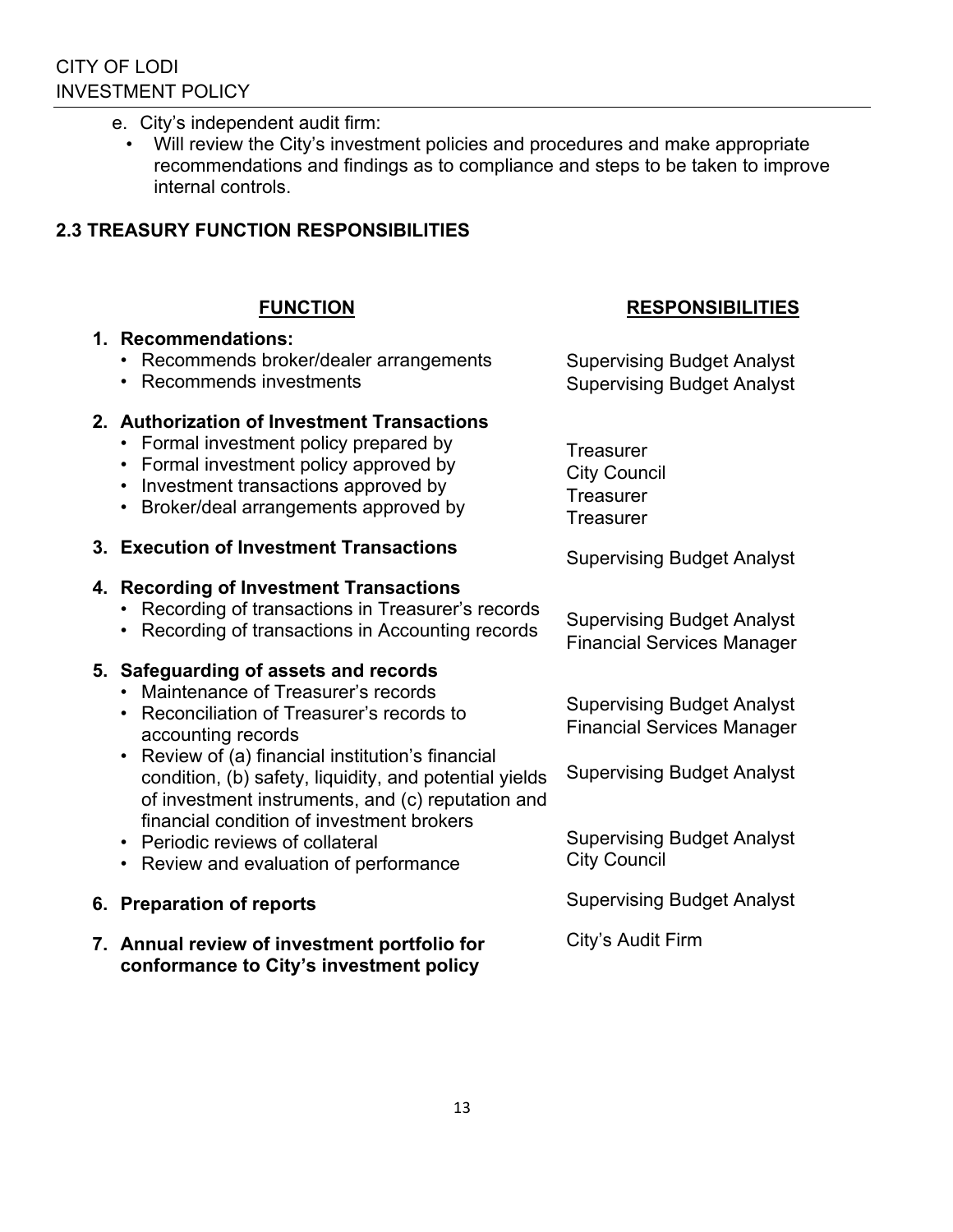**2.4 BROKER/DEALER QUESTIONNAIRE** 

| P. O. Box 3006<br>Lodi, California 95241                                                                                      |
|-------------------------------------------------------------------------------------------------------------------------------|
| 1. Name: <u>Cambridge Communication</u> Communication Communication Communication Communication Communication Communication   |
|                                                                                                                               |
|                                                                                                                               |
|                                                                                                                               |
|                                                                                                                               |
|                                                                                                                               |
|                                                                                                                               |
|                                                                                                                               |
|                                                                                                                               |
| 5. Is your firm a primary dealer in US Government Securities? Y/N ______________                                              |
| 6. Identify the personnel who will be trading with or quoting securities to our agencies employees:<br>Telephone No.<br>Title |
|                                                                                                                               |
| 7. National Headquarters Address:                                                                                             |
| Compliance Officer (Name, Address, Telephone):                                                                                |
|                                                                                                                               |

BROKER/DEALER QUESTIONNAIRE

 ( ) US Treasury Notes ( ) BAs Domestic ( ) US Treasury Bonds ( ) BAs Foreign<br>( ) Agencies (specify) ( ) Repurchase ( ) Agencies (specify)  $($  ) Repurchase Agreements<br>
( ) Negotiable CD's ( ) Reverse Repurchase Agreements

- 
- (
) Reverse Repurchase Agreements

10. List your personnel who have read the City of Lodi Treasurer's Investment Policy.

11. Please identify your public-sector clients in our geographical area who are most comparable to our government with which you currently do business.

| 12. |  |  | Have any of your clients ever sustained a loss on a securities transaction arising from                     |  |  |
|-----|--|--|-------------------------------------------------------------------------------------------------------------|--|--|
|     |  |  | misunderstanding or misrepresentation of the risk characteristics of the instrument? If so, please explain. |  |  |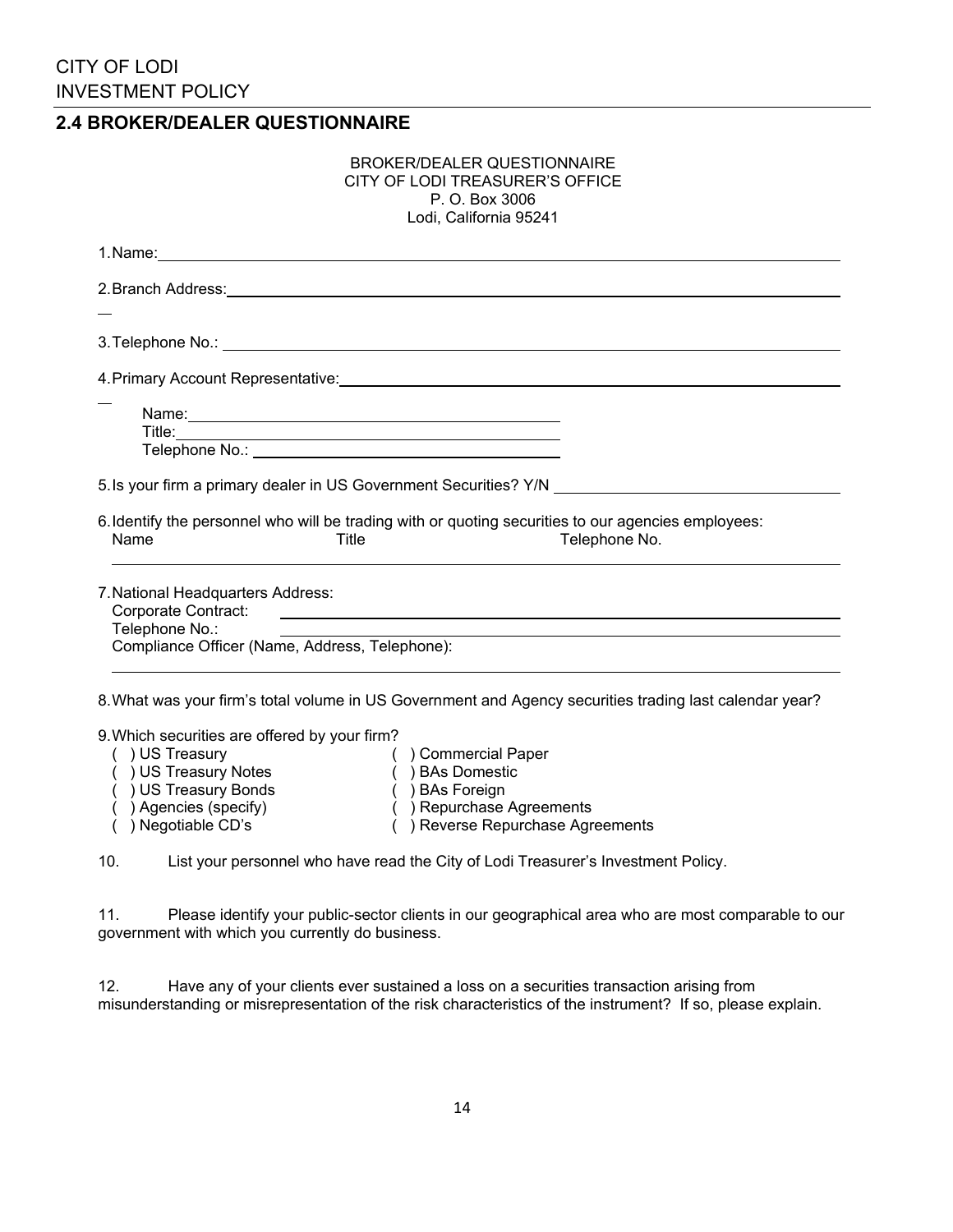13. Have any of your public-sector clients ever reported to your firm, is officers or employees, orally or in writing, that they sustained a loss exceeding 10% of the original purchase price in a single year on any individual security purchased thorough your firm? Explain.

14. Has your firm ever been subject to a regulatory or state/federal agency investigation for alleged improper, fraudulent, disreputable or unfair activities related to the sale of securities? Have any of your employees ever been so investigated? Explain.

15. Has a public sector client ever claimed in writing that your firm or members of your firm were responsible for investment losses?

16. Please include samples of research reports that your firm regularly provides to public-sector clients.

17. Please explain your normal delivery process. Who audits these fiduciary systems?

18. Please provide certified financial statements and other indicators regarding your firm's capitalization.

19. Describe the capital line and trading limits that support/limit the office that would conduct business with our government.

20. What training would you provide to our employees and investment officers?

21. Has your firm consistently complied with the Federal Reserve Bank's capital adequacy guidelines? As of this date, does your firm comply with the guidelines? Has your capital position every fallen short? By what factor (1.5x, 2x, etc.). Does your firm presently exceed the capital adequacy guidelines, measure of risk? Include certified documentation of your capital adequacy as measured by the Federal Reserve standards.

22. Do you participate in the Securities Investor Protection Corporation (SIPC) insurance program? If not, why?

23. What portfolio information do you require from your clients?

24. What reports, confirmations and paper trail will we receive?

25. Enclose a complete schedule of fees and charges for various transactions.

26. How many and what percentage of your transactions failed last month? Last year?

27. Describe the precautions taken by your firm to protect the interest of the public when dealing with governmental agencies as investors.

28. Is your firm licensed by the State of California as a broker/dealer? Y/N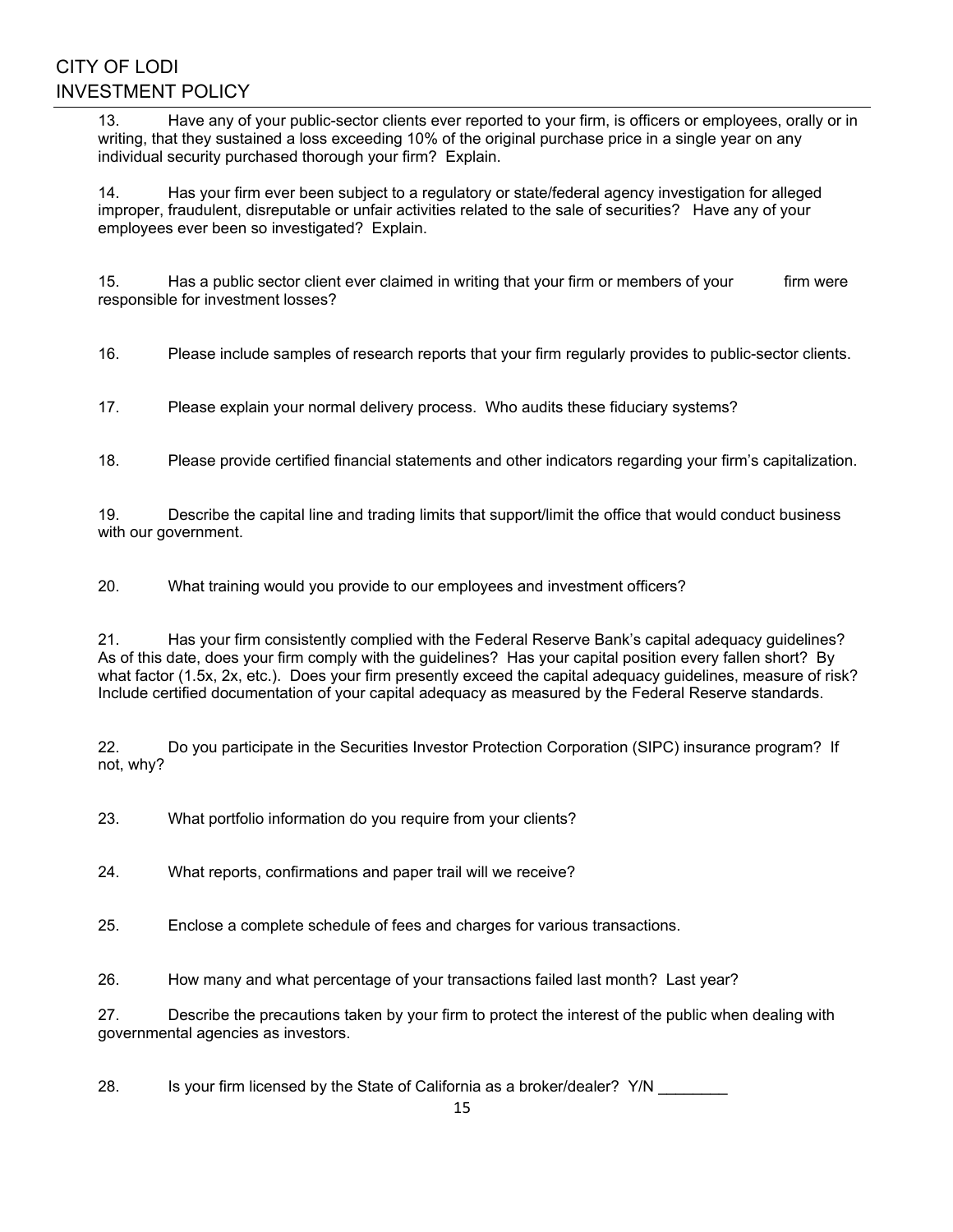#### **2.5 BROKER/DEALER CERTIFICATION**

CERTIFICATION ATTACHEDCERTIFICATION

I hereby certify that I have personally read the latest adopted resolution of investment policies and objectives of the City of Lodi Treasurer and the California Government Codes pertaining to the investments of the City of Lodi, and have implemented reasonable procedures and a system of controls designed to preclude imprudent investment activities arising out to transaction conducted between our firm and the City of Lodi. All sales personnel will be routinely informed of the City of Lodi's investment objectives, horizon, outlook, strategies and risk constraints whenever we are so advised. We pledge to exercise due diligence in informing the City of Lodi of all foreseeable risks associated with financial transactions conducted with our firm. I attest to the accuracy of our responses to your questionnaire.

| <b>SIGNED</b>                                                                  | TITLE | <b>DATE</b> |
|--------------------------------------------------------------------------------|-------|-------------|
| <b>COUNTERSIGNED</b><br>(Person in charge of government securities operations) | DATE  |             |

NOTE: Completion of Questionnaire is only part of the City of Lodi's Certification process and DOES NOT guarantee that the applicant will be approved to do business with the City of Lodi.

On this \_\_\_\_\_\_\_\_\_\_\_\_ day of \_\_\_\_\_\_\_\_\_\_\_\_\_\_ 20\_\_\_\_\_ before me the undersigned Notary Public personally appeared

( ) personally known to me

( ) proved to me on the basis of satisfactory evidence to be the person(s) whose name(s) subscribed to the within instrument and acknowledged that executed it.

State of <u>state of</u> state of state of state of state of state of state of state of state of state of state of state of state of state of state of state of state of state of state of state of state of state of state of stat

County of <u>superiors</u>

 WITNESS my hand and official seal. Notary's Signature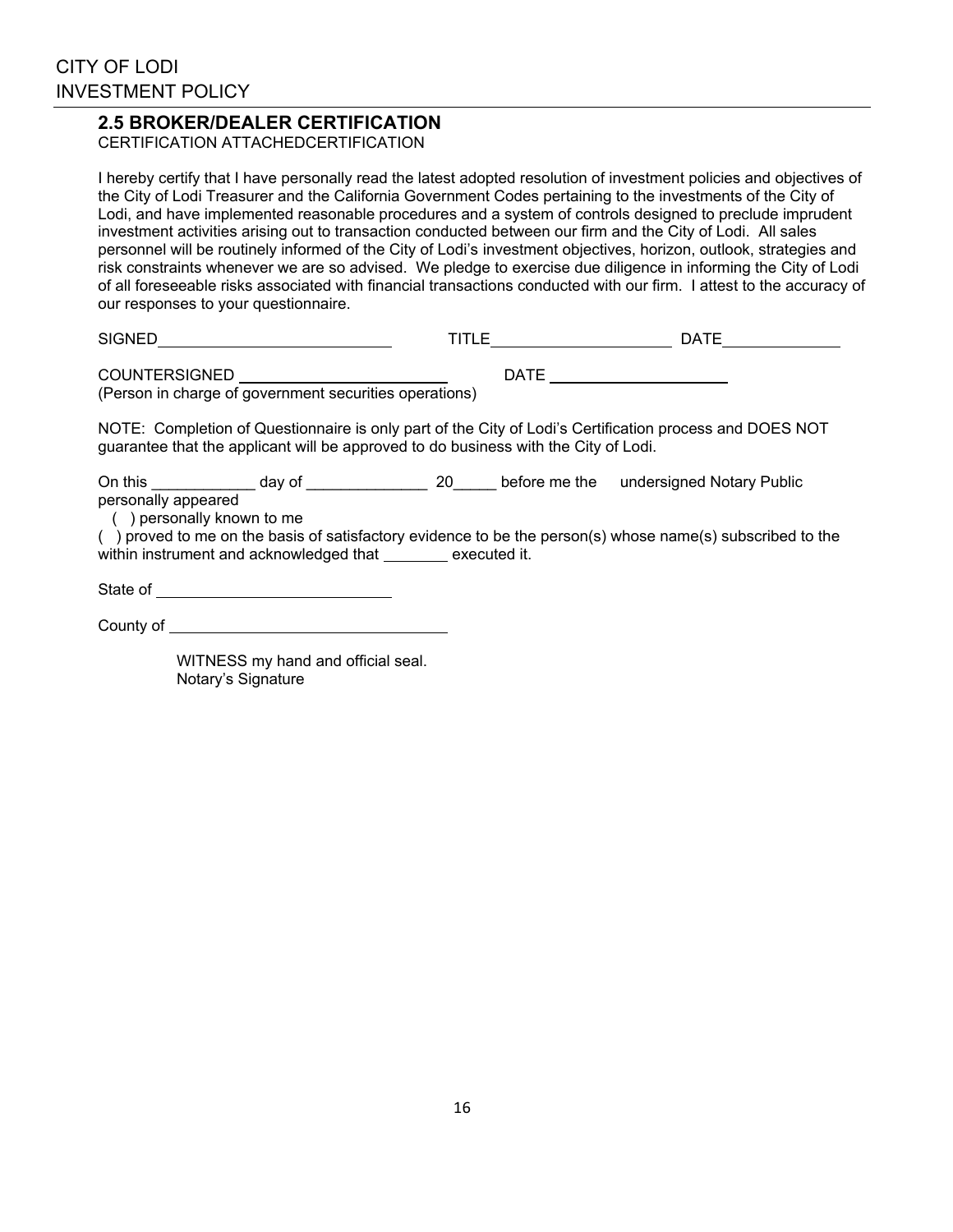# **GLOSSARY**

AGENT: an agent is a firm or individual which executes orders for others or acts on behalf of others (the principal). The agent is subject to the control of the principal and does not have title to the principal's property. The agent may charge a fee or commission for this service.

AGENCIES: federal agency securities and/or Government-sponsored enterprises.

AGREEMENT: an agreement is an arrangement or understanding between individual traders to honor market quotes within predetermined limits on dollar amount and size.

AMORTIZATION: straight-line reduction of debt by means of periodic payments sufficient to meet current interest charges and to pay off the debt at maturity.

ARBITRAGE: a technique used to take advantage of price differences in separate markets. This is accomplished by purchasing securities, negotiable instruments or currencies in one market for immediate sale in another market at a better price.

ASKED: the price at which securities are offered.

AT THE MARKET: a trading term for the buying or selling of securities at the current market price rather than at a predetermined price.

BANKERS ACCEPTANCE (BA): a bearer time draft for a specified amount payable on a specified date. An individual or business seeking to finance domestic or international trade draws it on a bank. Commodity products collateralize the BA. Sale of goods is usually the source of the borrower's repayment to the bank. The bank finances the borrower's transaction and then often sells the BA on a discount basis to an investor. At maturity, the bank is repaid and the investor holding the BA receives par value from the bank.

BASIS PRICE: price expressed in yield-to-maturity or the annual rate of return on the investment.

BEAR MARKET: a period of generally pessimistic attitudes and declining market prices. (Compare: Bull market)

BELOW THE MARKET: a price below the current market price for a particular security.

BID AND ASKED OR BID AND OFFER: the price at which an owner offers to sell (asked or offer) and the price at which a prospective buyer offers to buy (bid). It is often referred to as a quotation or a quote. The difference between the two is called the spread.

BOND: an interest-bearing security issued by a corporation, government, governmental agency or other body, which can be executed through a bank or trust company. A bond is a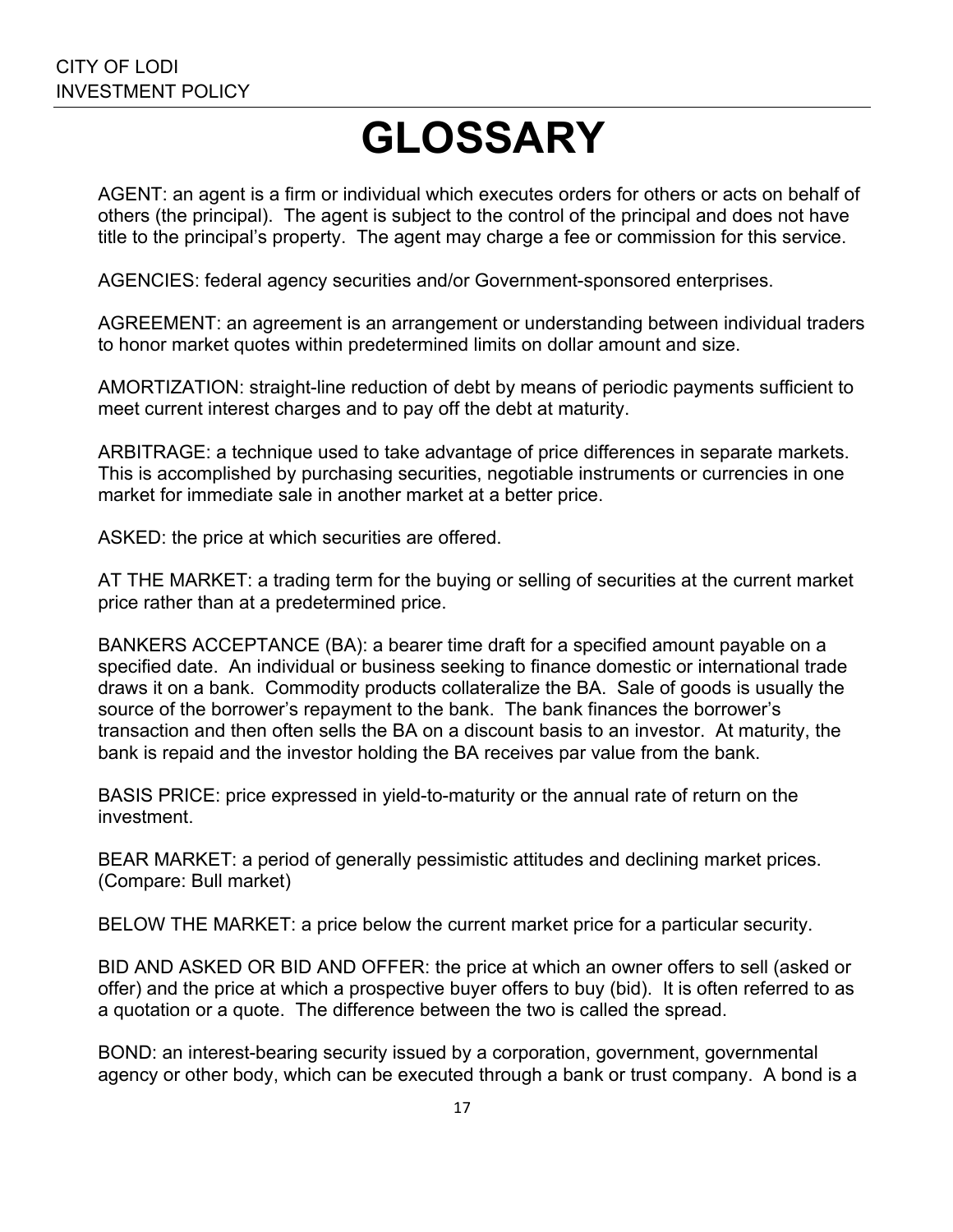form of debt with an interest rate, maturity, and face value, and is usually secured by specific assets. Most bonds have a maturity of greater than one year, and generally pay interest semiannually.

BOND ANTICIPATION NOTE (BAN): short-term notes sold by states and municipalities to obtain interim financing for projects which will eventually be financed by the sale of bonds.

BOND DISCOUNT: the difference between a bond's face value and a selling price, when the selling price is lower than the face value.

BOND RATING the classification of a bond's investment quality. (See: Rating).

BOND RESOLUTION: a legal order or contract by a governmental unit to authorize a bond issue. A bond resolution carefully details the rights of the bondholders and the obligation of the issuer.

BOOK VALUE: the amount at which a security is carried on the books of the holder or issuer. The book value is often the cost, plus or minus amortization, and may differ significantly from the market value.

BROKER: a middleman who brings buyers and sellers together and handles their orders, generally charging a commission for this service. In contrast to a principal or a dealer, the broker does not own or take a position in securities.

BULL MARKET: a period of generally optimistic attitudes and increasing market prices. (Compare: Bear Market).

BUYERS MARKET: a market where supply is greater than demand, giving buyers an advantage in purchase price and terms.

CALL: an option to buy a specific asset at a certain price within a particular period.

CALLABLE: a feature which states a bond or preferred stock may be redeemed by the issuer prior to maturity under terms designated prior to issuance.

CALL DATE: the date on which a bond may be redeemed before maturity at the option of the issuer.

CALLED BONDS: bonds redeemed before maturity.

CALL PREMIUM: the excess paid for a bond or security over its face value.

CALL PRICE: the price paid for a security when it is called. The call price is equal to the face value of the security, plus the call premium.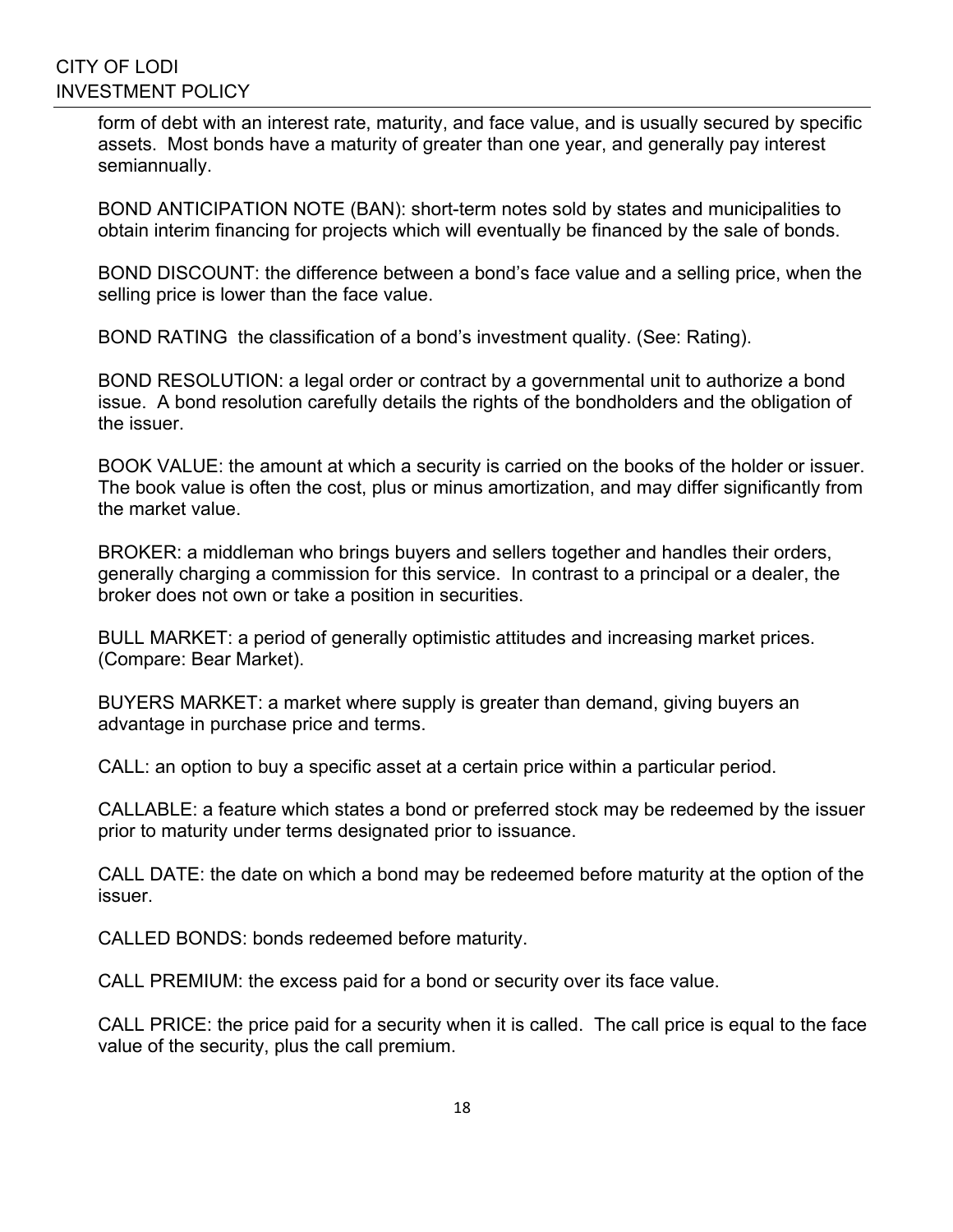CALL PROVISION: the call provision describes the details by which a bond may be redeemed by the issuer, in whole or in part, prior to maturity. A Security with such a provision will usually have a higher interest rate than comparable, but noncallable securities.

CAPITAL GAIN OR LOSS: the amount that is made or lost, depending upon the difference between the sale price and the purchase price of any capital asset or security.

CAPITAL MARKET: the market in which buyers and sellers, including institutions, banks, governments, corporations and individuals, trade debt and equity securities.

CASH SALE: a transaction calling for the delivery and payment of the securities on the same day that the transaction takes place.

CERTIFICATE OF DEPOSIT (CD): debt instrument issued by a bank that usually pays interest. Institutional CD's are issued in denominations of \$100,000 or more. Maturities range from a few weeks to several years. Competitive forces in the marketplace set interest rates.

CERTIFICATE OF DEPOSIT ACCOUNT REGISTRY SERVICE (CDARS): deposits made with a "selected" depository institution, in accordance with California Government Code Section 53601.8, that uses a private entity to assist in the placement of certificates of deposit. Such deposits shall at all times be insured by the Federal Deposit Insurance Corporation or the National Credit Union Administration. The selected depository institution shall serve as custodian for each certificate of deposit that is issued with placement service for the City of Lodi's account.

COLLATERAL: securities or other property, which a borrower pledges for the repayment of a loan. Also refers to securities pledged by a bank to secure deposits of public monies.

COLLATERAL NOTE: a promissory note, which specifically mentions the collateral, pledged by the borrower for the repayment of an obligation.

COMMERCIAL PAPER: short-term obligations with maturities ranging from 2 to 270 days issued by banks, corporations, and other borrowers to investors with temporarily idle cash. Such instruments are unsecured and usually discounted, although some are interest-bearing.

COMMISSION: the brokers or agent's fee for purchasing or selling securities for a client.

COUPON: the annual rate of interest that a bond's issuer promises to pay the bondholder on the bond's face value.

COVENANT: a pledge in the bond resolution or indenture of the issuing government to perform in a way that may benefit the bondholders, or to refrain from doing something that might be disadvantageous to them.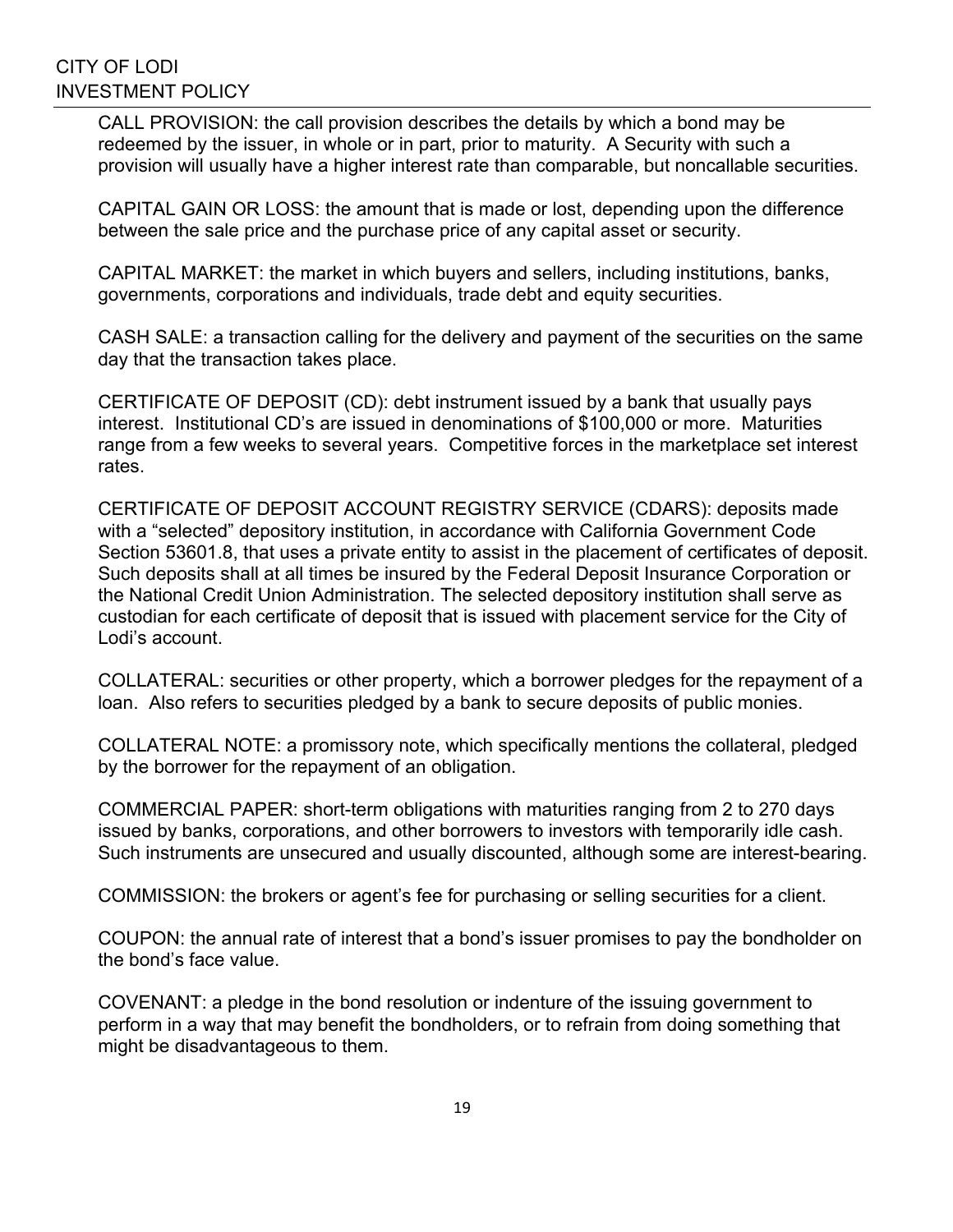COVER: the spread between the winning bid (or offer) and the next highest bid (or the next lowest offer). It is useful as a basis for evaluation of the bids.

COVERAGE RATIO: the ratio of income available to pay a specific obligation versus the total amount obligated. This is a measure of financial stability.

CREDIT ANALYSIS: a critical review and appraisal of the economic and financial condition of a government agency or corporation. The credit analysis evaluates the issuing entity's ability to meet its debt obligations, and the suitability of such obligations for underwriting or investment.

CURRENT MATURITY: amount of time left to the maturity of an obligation.

DEBENTURE: a bond secured by the general credit of the issuer rather than being backed by a specific lien on property as in mortgage bonds.

DEBT COVERAGE: this term is normally used in connection with revenue and corporate bonds. It indicates the margin of safety for payment of debt, reflecting the number of times by which earnings for a certain period of time exceed debt payable during the same period.

DEBT LIMIT (OR CEILING): the maximum amount of debt that can legally be acquired under the debt-incurring power of a state or municipality.

DEBT SERVICE: interest and principal obligation on an outstanding debt. This is usually for a one-year period.

DEFAULT: failure to pay principal or interest promptly when due.

DELIVERY VERSUS PAYMENT: securities industry procedure, common with institutional accounts, whereby delivery of securities sold is made to the buying customer's bank in exchange for payment, usually in the form of cash. (Institutions are required by law to require "assets of equal value" in exchange for delivery.) Also called Cash on Delivery.

DERIVATIVE: contracts written between a City and a counter party such as a bank, insurance company or brokerage firms. Their value is derived from the value of some underlying assets such as Treasury Bonds or a market index such as LIBOR. Derivatives are used to create financial instruments to meet special market needs. Two contrasting reasons for the use of derivatives are: 1) to limit risk or transfer it to those willing to bear it; and, 2) to speculate about future interest rates and leverage in hope of increasing returns.

DISCOUNT: the difference between the cost price of a security and its maturity when quoted at lower than face value. A security selling below original offering price shortly after a sale also is considered to be at a discount.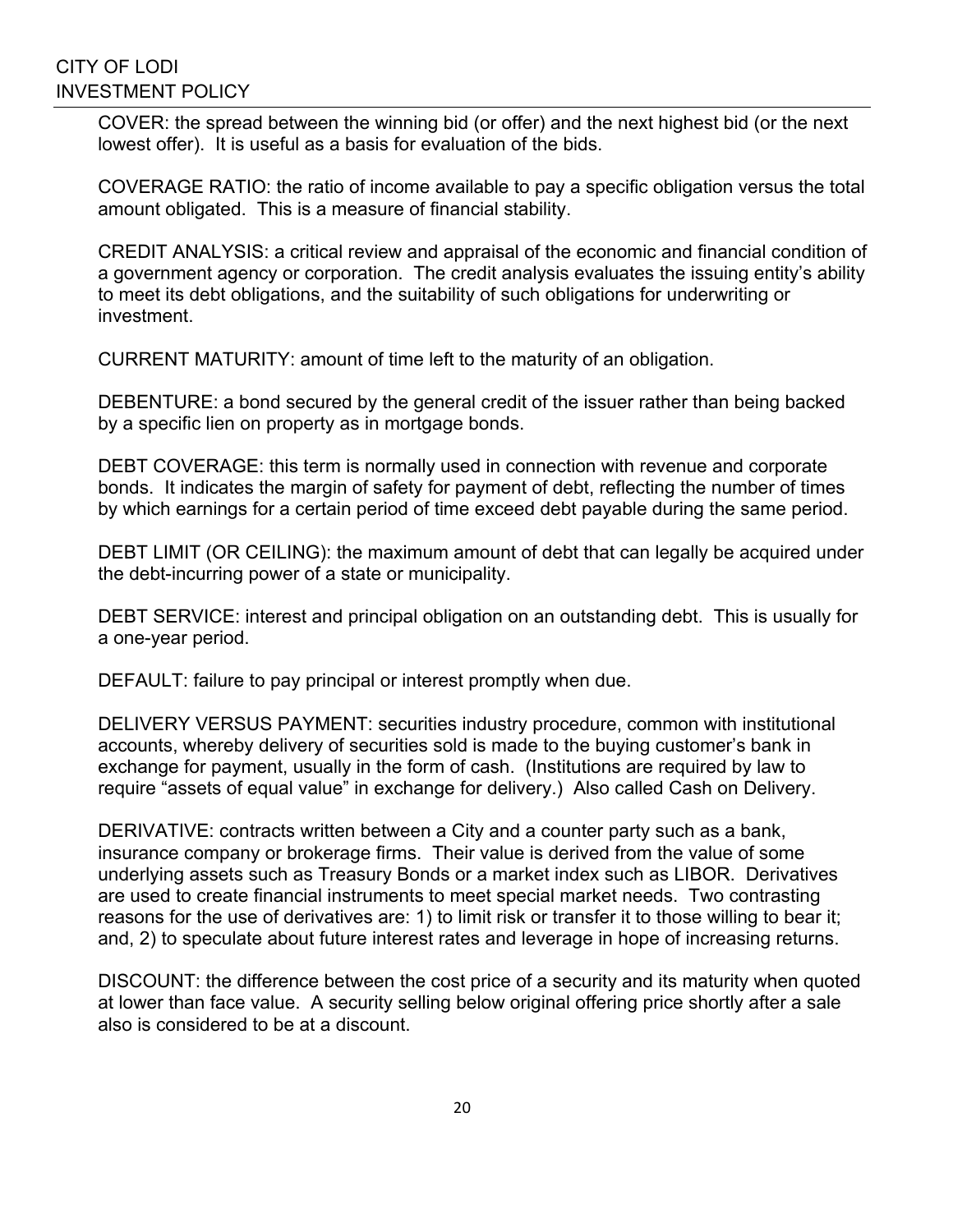DIVERSIFICATION: dividing investment funds among a variety of securities offering independent returns.

DUE DILIGENCE: exercising of due professional care in the performance of duties.

FACE VALUE: the principal amount owed on a debt instrument. It is the amount on which interest is computed and represents the amount that the issuer promises to pay at maturity.

FANNIE MAE: trade name for the Federal National Mortgage Association.

FEDERAL DEPOSIT INSURANCE CORPORATION (FDIC): federal agency established in 1933 that guarantees (within limits) funds on deposit in member banks and performs other functions such as making loans to or buying assets from members banks to facilitate mergers or prevent failures.

FEDERAL FUNDS RATE: the rate of interest at which Fed funds are traded. This rate is currently pegged by the Federal Reserve through open-market operations.

FEDERAL HOME LOAN BANKS (FHLB): government sponsored wholesale banks (currently 12 regional banks) which lend funds and provide correspondent banking services to member commercial banks, credit unions and insurance companies. The mission of the FHLBs is to liquefy the housing related assets of its members who must purchase stock in their district Bank.

FEDERAL NATIONAL MORTGAGE ASSOCIATION (FNMA): FNMA like GNMA was chartered under the Federal National Mortgage Association Act in 1938. FNMA is a federal corporation working under the auspices of the Department of Housing and Urban Development (HUD). It is the largest single provider of residential mortgage funds in the United States. Fannie Mae, as the corporation is called, is a private stockholder-owned corporation. The corporation's purchases include a variety of adjustable mortgages and second loans, in addition to fixed-rate mortgages. FNMA's securities are also highly liquid and are widely accepted. FNMA assumes and guarantees that all security holders will receive timely payment of principal and interest.

FEDERAL OPEN MARKET COMMITTEE (FOMC): consists of seven members of the Federal Reserve Board and five of the twelve Federal Reserve Bank Presidents. The President of the New York Federal Reserve Bank is a permanent member, while the other Presidents serve on a rotating basis. The Committee periodically meets to set Federal Reserve guidelines regarding purchases and sales of Government Securities in the open market as a means of influencing the volume of bank credit and money.

FEDERAL RESERVE SYSTEM: the central bank of the United States created by Congress and consisting of a seven member Board of Governors in Washington, D.C., 12 regional banks and about 5,700 commercial banks that are members of the system.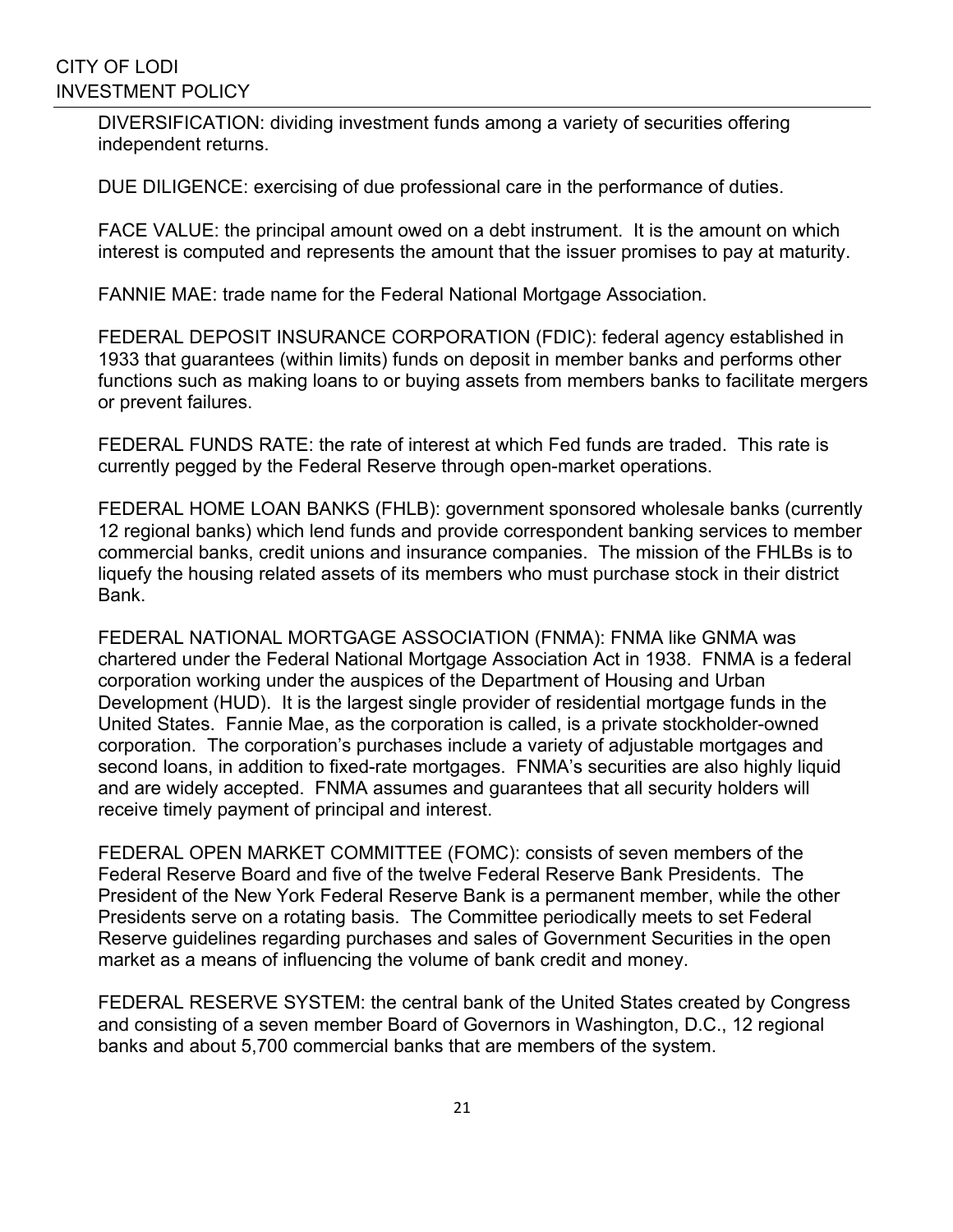FIDUCIARY: an individual or group, such as a bank or trust company, which acts for the benefit of another party or to which certain property is given to hold in trust, according the trust agreement.

FISCAL YEAR: an accounting or tax period comprising any twelve-month period. The City's fiscal year starts July 1.

FREDDIE MAC: trade name for the Federal Home Loan Mortgage Corporation.

FULL FAITH AND CREDIT: the unconditional guarantee of the United States government backing a debt for repayment.

GENERAL OBLIGATION BONDS (GO's): bonds secured by the pledge of the municipal issuer's full faith and credit, usually including unlimited taxing power.

GINNIE MAE: trade name for the Government National Mortgage Association.

GOVERNMENT NATIONAL MORTGAGE ASSOCIATION (GNMA or Ginnie Mae): securities influencing the volume of bank credit guaranteed by GNMA and issued by mortgage bankers, commercial banks, savings and loan associations, and other institutions. Security holder is protected by full faith and credit of the U.S. Government. Ginnie Mae securities are backed by the FHA, VA or FmHA mortgages. The term "pass-through" is often used to describe Ginnie Maes.

HOLDER: the person or entity which is in possession of a negotiable instrument.

INDEBTEDNESS: the obligation assumed by a borrower, guarantor, endorser, etc. to repay funds which have been or will be paid out on the borrower's behalf.

INDENTURE: a written agreement used in connection with a security issue. The document sets the maturity date, interest rate, security and other terms for both the issue holder, issuer and, when appropriate, the trustee.

INTEREST RATE: the interest payable each year on borrowed funds expressed as a percentage of the principal.

INVESTMENT: use of capital to create more money, either through income-producing vehicles or through more risk-oriented ventures designed to result in capital gains.

INVESTMENT PORTFOLIO: a collection of securities held by a bank, individual, institution, or government agency for investment purposes.

IRREVOCABLE LETTER OF CREDIT: instrument or document issued by a bank guaranteeing the payment of a customer's drafts up to a stated amount for a specified period. It substitutes the bank's credit for the buyer's and eliminates the seller's risk. This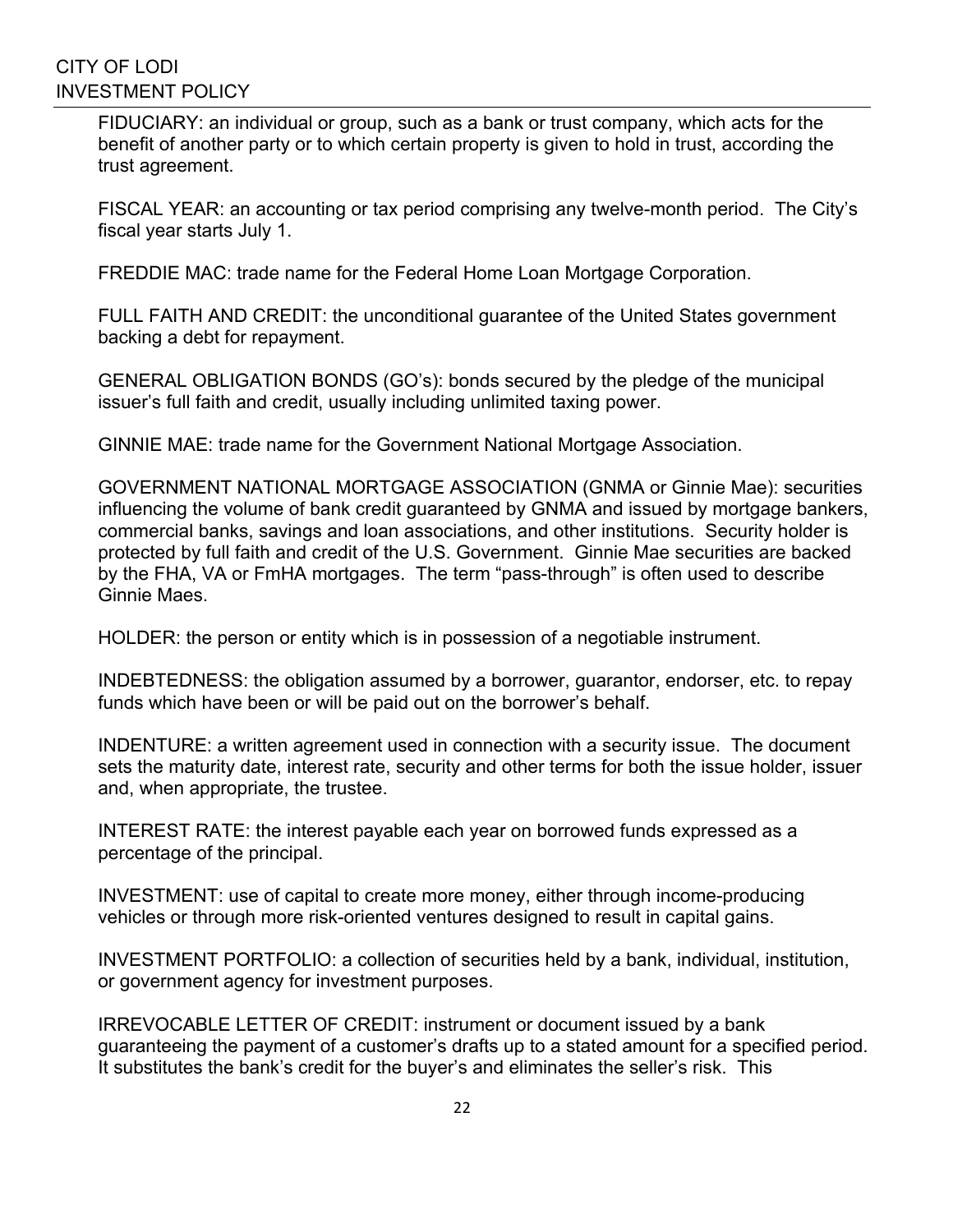arrangement cannot be changed or terminated by the one who created it without the agreement of the beneficiary.

ISSUE PRICE: the price at which a new issue of securities is put on the market.

ISSUER: any corporation or governmental unit, which borrows money through the sale of securities.

JOINT AND SEVERAL OBLIGATION: a guarantee to the holder in which the liability for a bond or note issue may be enforced against all parties jointly or any one of them individually so that one, several or all may be held responsible for its payment.

LAIF: trade name for California State Local Agency Investment Fund.

LEGAL INVESTMENT: a list of securities in which certain institutions and fiduciaries may invest as determined by regulatory agencies.

LEGAL OPINION: an opinion concerning the legality of a bond issue, usually written by a recognized law firm specializing in the approval of public borrowings.

LIQUIDITY: a liquid asset is one that can be converted easily and rapidly into cash without a substantial loss of value. In the money market, a security is said to be liquid if the spread between bid and asked prices is narrow and reasonable size can be done at those quotes.

MARKETABILITY: the measure of ease with which a security can be sold in the secondary market.

MARKET ORDER: an order to buy or sell securities at the prevailing bid or ask price on the market.

MARKET VALUE: the price at which a security is trading and could presumably be purchased or sold.

MARKET VS. QUOTE: quote designates the current bid and ask on a security, as opposed to the price at which the last security order was sold.

MASTER REPURCHASE AGREEMENT: a written contract covering all future transactions between the parties to repurchase—reverse repurchase agreements that establishes each party's rights in the transactions. A master agreement will often specify, among other things, the right of the buyer-lender to liquidate the underlying securities in the event of default by the seller-borrower.

MATURITY: the date that the principal or stated value of debt instrument becomes due and payable. It is also used as the length of time between the issue date and the due date.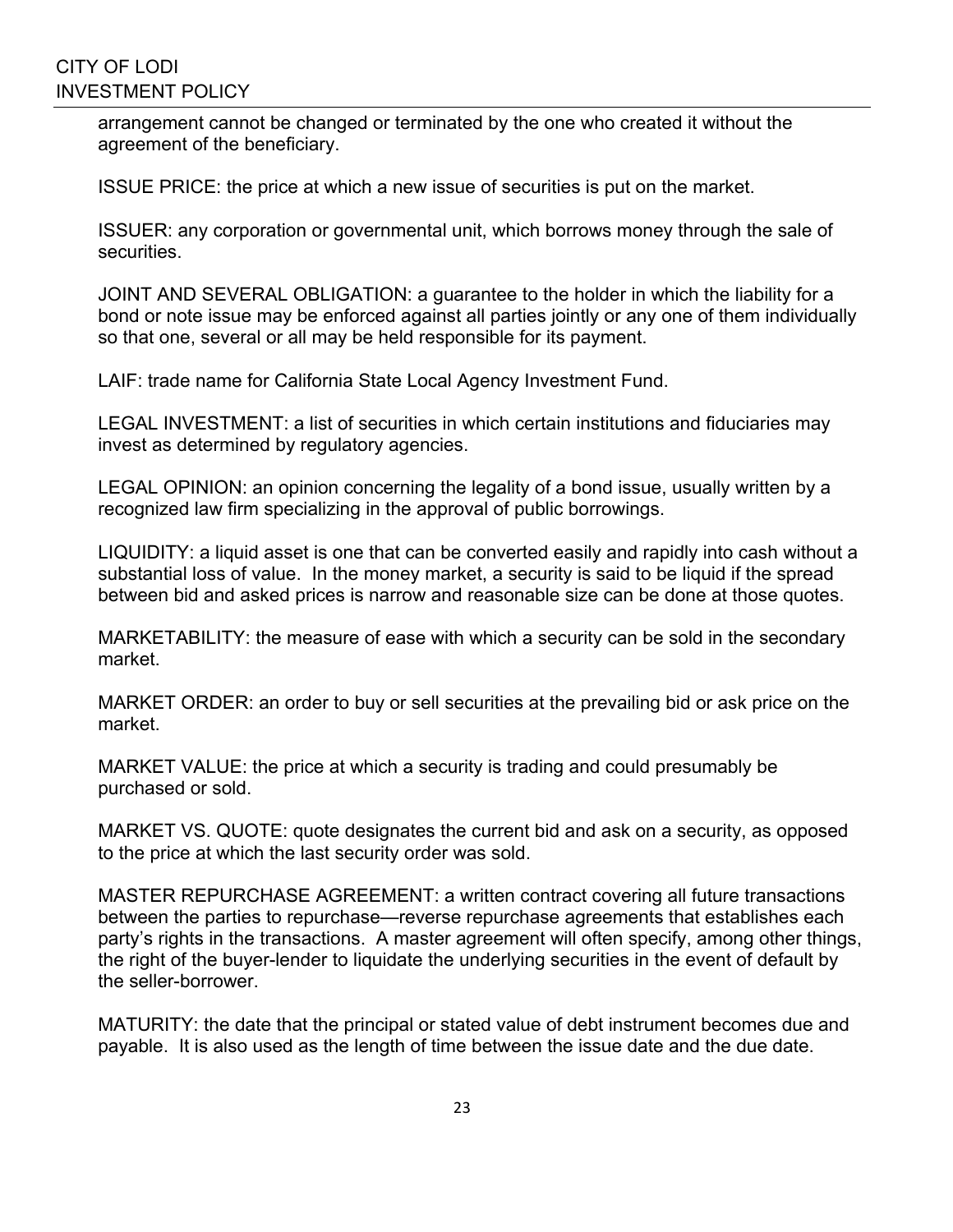MONEY MARKET: the market in which short-term debt instruments (bills, commercial paper, bankers' acceptances, etc.) are issued and traded.

MORTGAGE BOND: a bond secured by a mortgage on property. The value of the property used as collateral usually exceeds that of the mortgage bond issued against it.

NEGOTIABLE: a term used to designate a security, the title to which is transferable by delivery. Also used to refer to the ability to exchange securities for cash or near-cash instruments.

NO PAR VALUE: a security issued with no face or par value.

NON-NEGOTIABLE: a security whose title or ownership is not transferable through a simple delivery or endorsement. (See: Negotiable.)

OBLIGATION: a responsibility for paying back a debt.

OFFER: the price of a security at which a person is willing to sell.

OFFERING: placing securities for sale to buyers. The offering usually states the price and terms.

OPEN MARKET OPERATIONS: purchases and sales of government and certain other securities in the open market by the New York Federal Reserve Bank as directed by the FOMC in order to influence the volume of money and credit in the economy. Purchases inject reserves into the bank system and stimulate growth of money and credit; sales have the opposite effect. Open market operations are the Federal Reserve's most important and most flexible monetary policy tool.

PAR VALUE: the stated or face value of a security expressed as a specific dollar amount marked on the face of the security; the amount of money due at maturity. Par value should not be confused with market value.

PAYING AGENT: the agency, usually a commercial bank, which dispenses the principal and interest payable on a maturing issue.

PORTFOLIO: the collection of securities held by an individual or institution.

PREMIUM: the amount by which the price paid for a security exceeds the par value. Also, the amount that must be paid over the par value to call an issue before maturity.

PRIMARY DEALER: a group of government securities dealers who submit daily reports of market activity and positions and monthly financial statements to the Federal Reserve Bank of New York and are subject to its informal oversight. Primary dealers include Securities and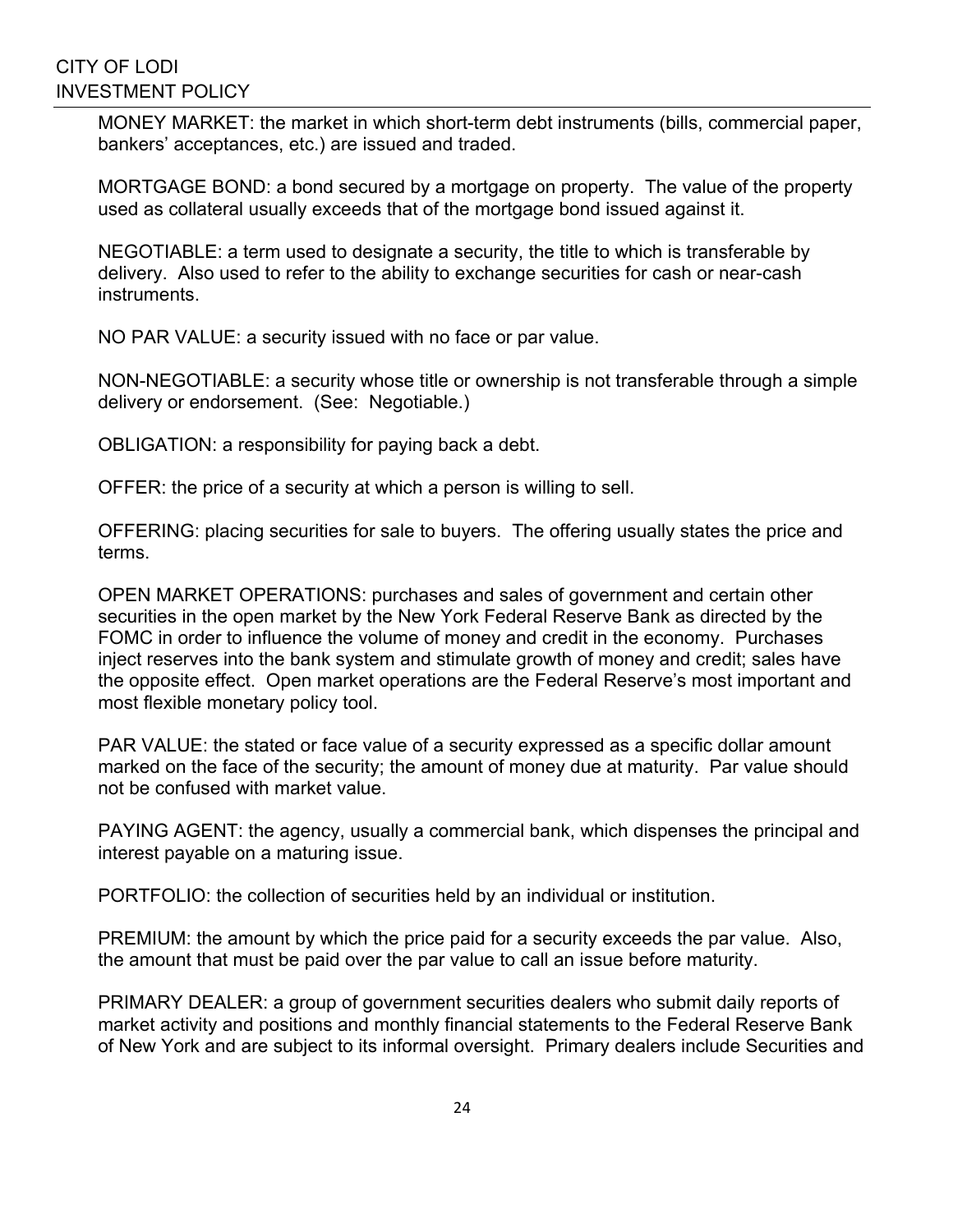Exchange Commission (SEC)-registered securities broker-dealers, banks, and a few unregulated firms.

PRINCIPAL: the face or par value of an instrument. It does not include accrued interest.

PRUDENT INVESTOR RULE: an investment standard adopted by the State of California in 1995. It states that a trustee shall consider the entire investment portfolio when determining the prudence of an individual investment; diversification is explicitly required within a portfolio; suitability of an investment is a primary determinant; and delegation of investment management is acceptable.

PRUDENT MAN RULE: an investment standard established in 1630. It states that a trustee who is investing for another should behave in the same way as a prudent individual of discretion and intelligence who is seeking a reasonable income and preservation of capital.

QUOTATION (QUOTE): the highest bid to buy or the lowest offer to sell a security in any market at a particular time.

RATE OF RETURN: 1) the yield which attainable on a security based on its purchase price or its current market price. 2) This may be the amortized yield to maturity on a bond the current income returns.

RATING: the designation used by investors' services to rate the quality of a security's creditworthiness. Moody's ratings range from the highest Aaa, down through Aa, A, Baa, Ba, B, etc., while Standard and Poor's ratings range from the highest AAA, down through AA, A, BBB, BB, B, etc.

REFINANCING: rolling over the principal on securities that have reached maturity or replacing them with the sale of new issues. The object may be to save interest costs or to extend the maturity of the loan.

REGISTERED BOND: a bond whose principal and/or interest is payable only to that person or organization which is registered with the issuer. This form is not negotiable and it can be transferred only when endorsed by the registered owner.

REPURCHASE AGREEMENT (REPO): agreement between a seller and a buyer, usually of U.S. Government securities, whereby the seller agrees to repurchase the securities at an agreed upon price and, usually, at a stated time. The attraction of repos is the flexibility of maturities that makes them an ideal place to "park" funds on a very temporary basis. Dealers also arrange reverse repurchase agreements, whereby they agree to buy the securities and the investor agrees to repurchase them at a later date.

REVENUE ANTICIPATION NOTES (RAN): short-term notes sold in anticipation of receiving future revenues. The notes are to be paid from the proceeds of those revenues.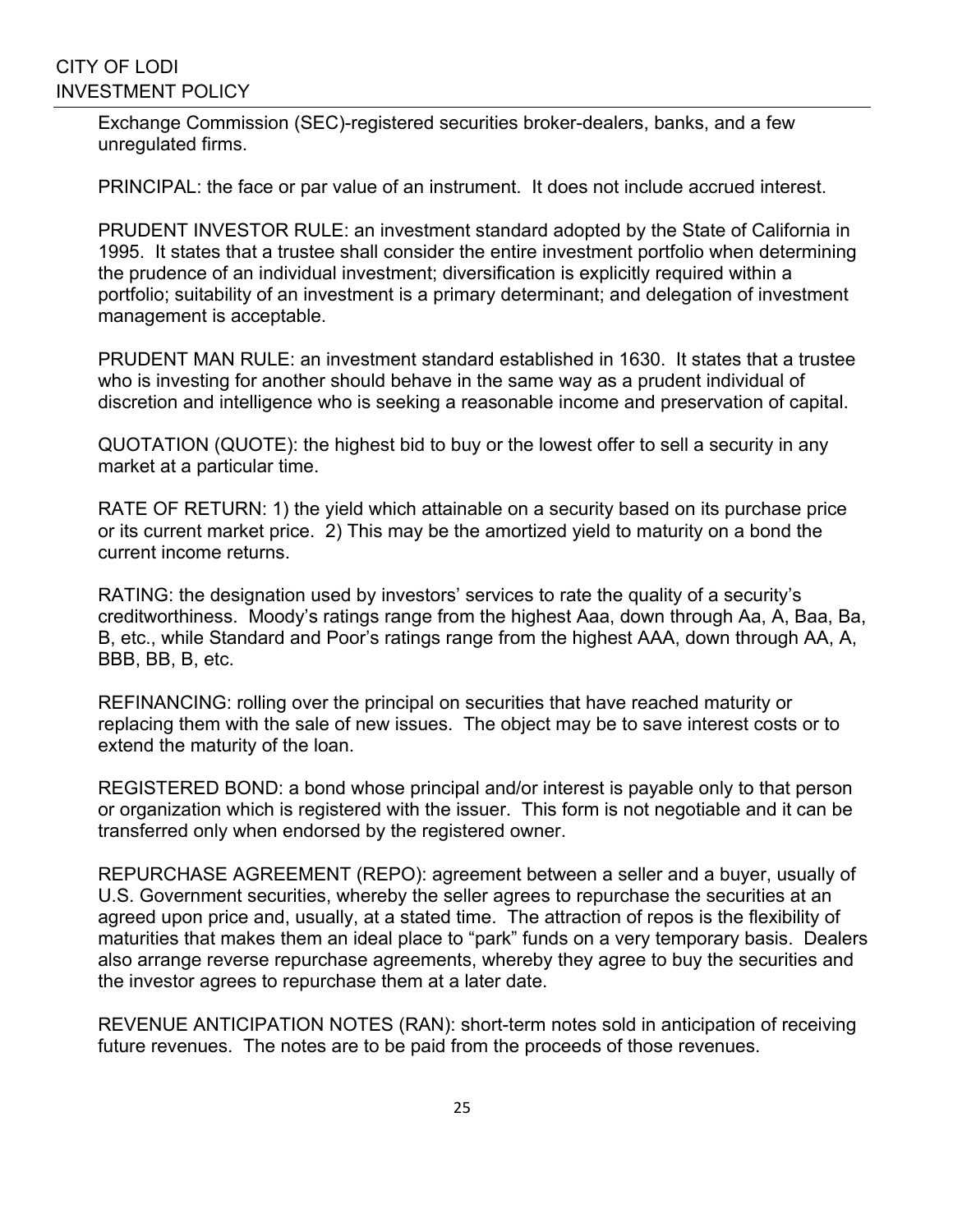REVENUE BOND: a state or local bond secured by revenues derived from the operations of specific public enterprises, such as utilities. Such bonds are not generally backed by the taxation power of the issuer unless otherwise specified in the bond indenture.

SAFEKEEPING: a service banks offer to customers for a fee, where securities are held in the bank's vaults for protection.

SECURED DEPOSIT: bank deposits of state or local government funds which, under the laws of certain jurisdictions, must be secured by the pledge of acceptable securities.

SECONDARY MARKET: a market made for the purchase and sale of outstanding issues following the initial distribution.

SECURED DEPOSIT: bank deposits of state or local government funds which, under the laws of certain jurisdictions, must be secured by the pledge of acceptable securities.

SECURITIES: investment instruments such as bonds, stocks and other instruments of indebtedness or equity.

SECURITIES & EXCHANGE COMMISSION: agency created by Congress to protect investors in securities transactions by administering securities legislation.

SERIAL BOND: bonds of the same issue, which have different maturities, coming due over a number of years rather than all at once. This allows the issuer to retire the issue in small amounts over a long period of time.

SETTLEMENT DATE: date by which an executed order must be settled, either by buyer paying for the securities with cash or by a seller delivering the securities and receiving the proceeds of the sale for them.

SINKING FUND: a reserve fund set aside over a period of time for the purpose of liquidating or retiring an obligation, such as a bond issue, at maturity.

SPECIAL ASSESSMENT BONDS: bonds that are paid back from taxes on the property that is benefiting from the improvement being financed. The issuing governmental entity agrees to make the assessments and earmark the tax proceeds to repay the debt on these bonds.

SPREAD: the difference between two figures or percentages. For example, it may be the difference between the bid and asked prices of a quote, or between the amount paid when bought and the amount received when sold.

SUPRANATIONAL OBLIGATIONS: United States dollar denominated senior unsecured unsubordinated obligations issued or unconditionally guaranteed by the International Bank for Reconstruction and Development; International Finance Corporation, or Inter-American Development Bank.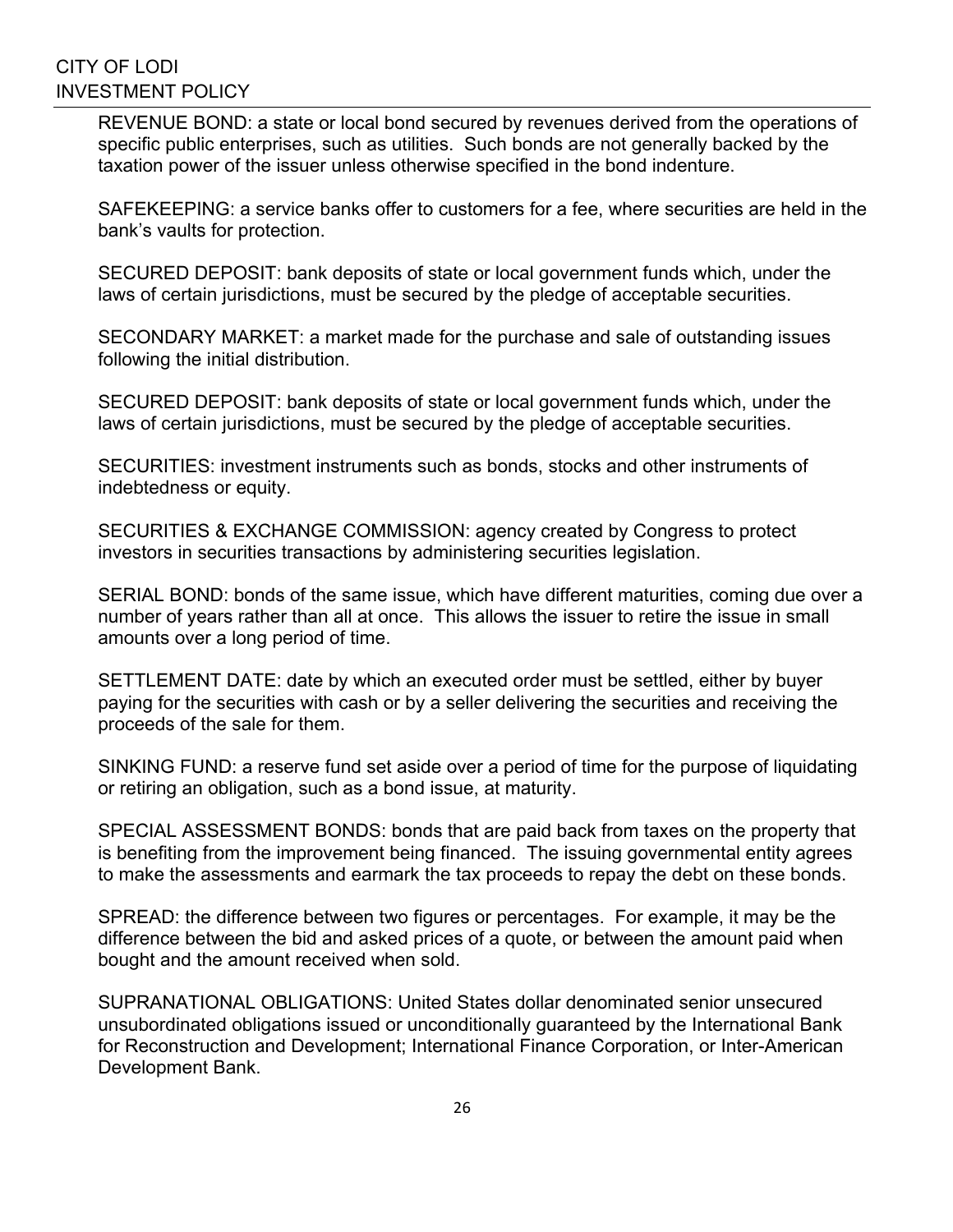TAX ANTICIPATION NOTES (TAN): short-term notes issued by states or municipalities to finance current operations in anticipation of future tax collections which would be used to repay the debt.

TAX-EXEMPT BONDS: interest paid on municipal bonds issued by state and local governments or agencies is usually exempt from federal taxes, and in some cases, the state and/or local taxes. The interest rate paid on these bonds is generally lower than rates on non-exempt securities.

TERMS: the conditions of the sale or purchase of a security.

TREASURY BILL (T-BILL): a non-interest bearing discount security issued by the U.S. Treasury to finance the national debt. Most bills are issued to mature in three months, six months, or one year.

TREASURY BONDS AND NOTES: obligations of the U. S. government which bear interest. Notes have maturities of one to seven years, while bonds have longer maturities.

TREASURY BONDS: long-term coupon bearing U.S. Treasury securities issued as direct obligations of the U.S. Government and having initial maturities of more than 10 years.

TREASURY NOTES: medium-term coupon-bearing U.S. Treasury securities issued as direct obligations of the U.S. Government and having initial maturities from two to 10 years.

TRUSTEE: a bank designated as the custodian of funds and the official representative for bondholders.

UNDERWRITER: a dealer bank or other financial institution, which arranges for the sale and distribution of a large batch of securities and assumes the responsibility for paying the net purchase price.

UNIFORM NET CAPITAL RULE: Securities and Exchange Commission requirement that member firms as well as nonmember broker-dealers in securities maintain a maximum ratio of indebtedness to liquid capital of 15 to 1; also called net capital rule and net capital ratio. Indebtedness covers all money owed to a firm, including margin loans and commitments to purchase securities, one-reason new public issues are spread among members of underwriting syndicates. Liquid capital includes cash and assets easily converted into cash.

YIELD: the annual rate of return on an investment, expressed as a percentage of the investment.

YIELD CURVE: graph showing the term structure of interest rates by plotting the yields of all bonds of the same quality with maturities ranging from the shortest to the longest available. The resulting curve shows if short-term interest rates are higher or lower than long-term